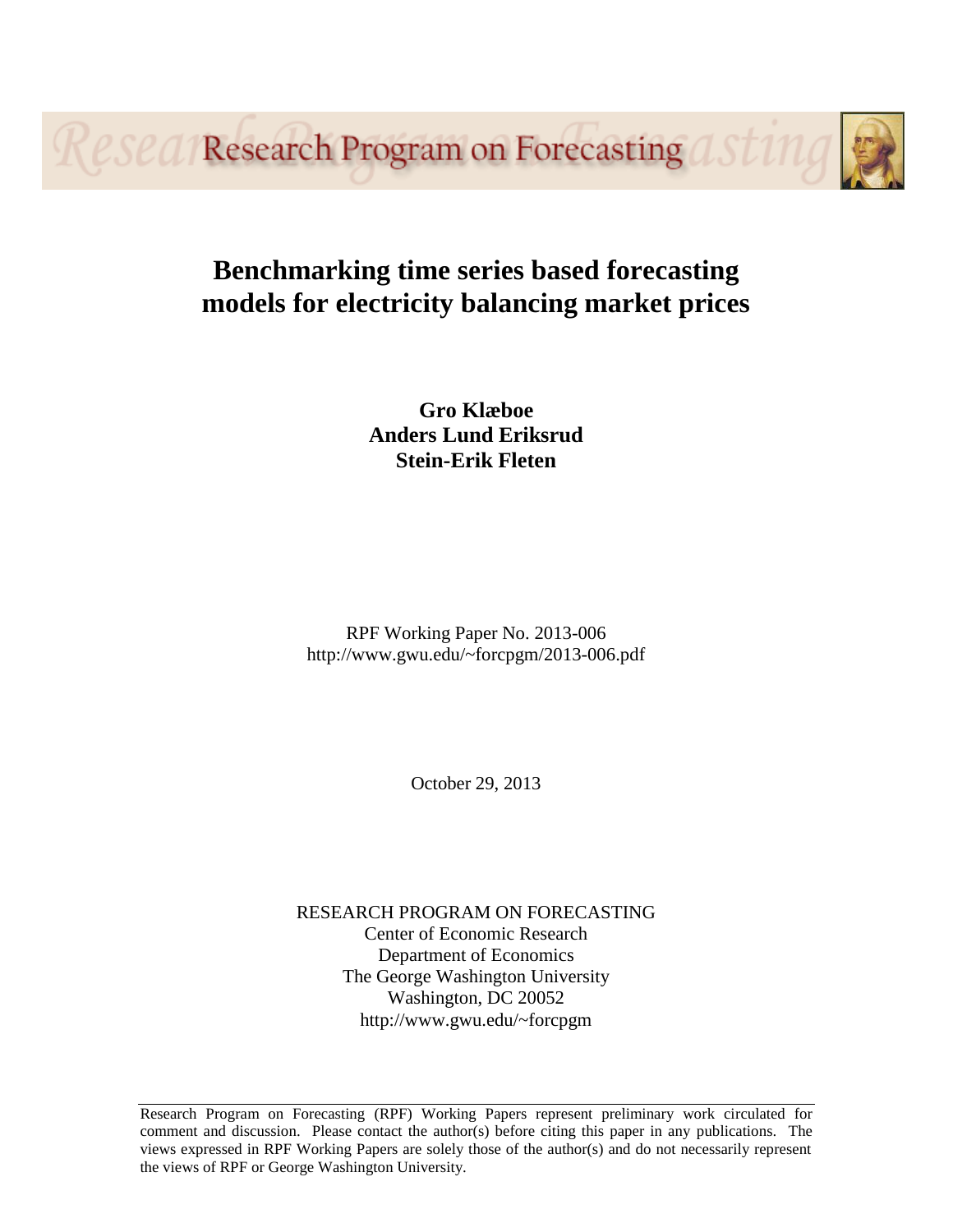# Benchmarking time series based forecasting models for electricity balancing market prices<sup>∗</sup>

Gro Klæboe† Anders Lund Eriksrud Stein-Erik Fleten‡

October 18, 2013

#### Abstract

In the trade-off between bidding in the day-ahead electricity market and the real time balancing market, producers need good forecasts for balancing market prices to make informed decisions. A range of earlier published models for forecasting of balancing market prices, including a few extensions, is benchmarked. The models are benchmarked both for one hour-ahead and day-ahead forecast, and both point and interval forecasts are compared. None of the benchmarked models produce informative day-ahead point forecasts, suggesting that information available before the closing of the day-ahead market is efficiently reflected in the day-ahead market price rather than the balancing market price. Evaluation of the interval forecasts reveals that models without balancing state information overestimate variance, making them unsuitable for scenario generation.

Keywords: Sequential electricity markets, distribution forecasting, reserves, ancillary services markets, price model comparison

# 1 Introduction

According to the European Wind Energy Association [10], solar PV and wind power accounted for the two largest share of new installed capacity in the EU in 2012. The increased penetration of intermittent renewable sources in the power system will increase the need for and cost of balancing reserves in the

<sup>∗</sup>Comments welcome.

Working paper, Norwegian University of Science and Technology.

We are grateful for comments from Olav Bjarte Fosso and for early-stage assistance from Jørgen Braathen. We acknowledge the Norwegian research centre CenSES, Centre for Sustainable Energy Studies.

<sup>†</sup>Corresponding author.

<sup>‡</sup>All authors are with the Norwegian University of Science and Technology, NO-7491 Trondheim, Norway, e-mail: Gro.Kleboe@ntnu.no, Anders.Eriksrud@gmail.com, Stein-Erik.Fleten@ntnu.no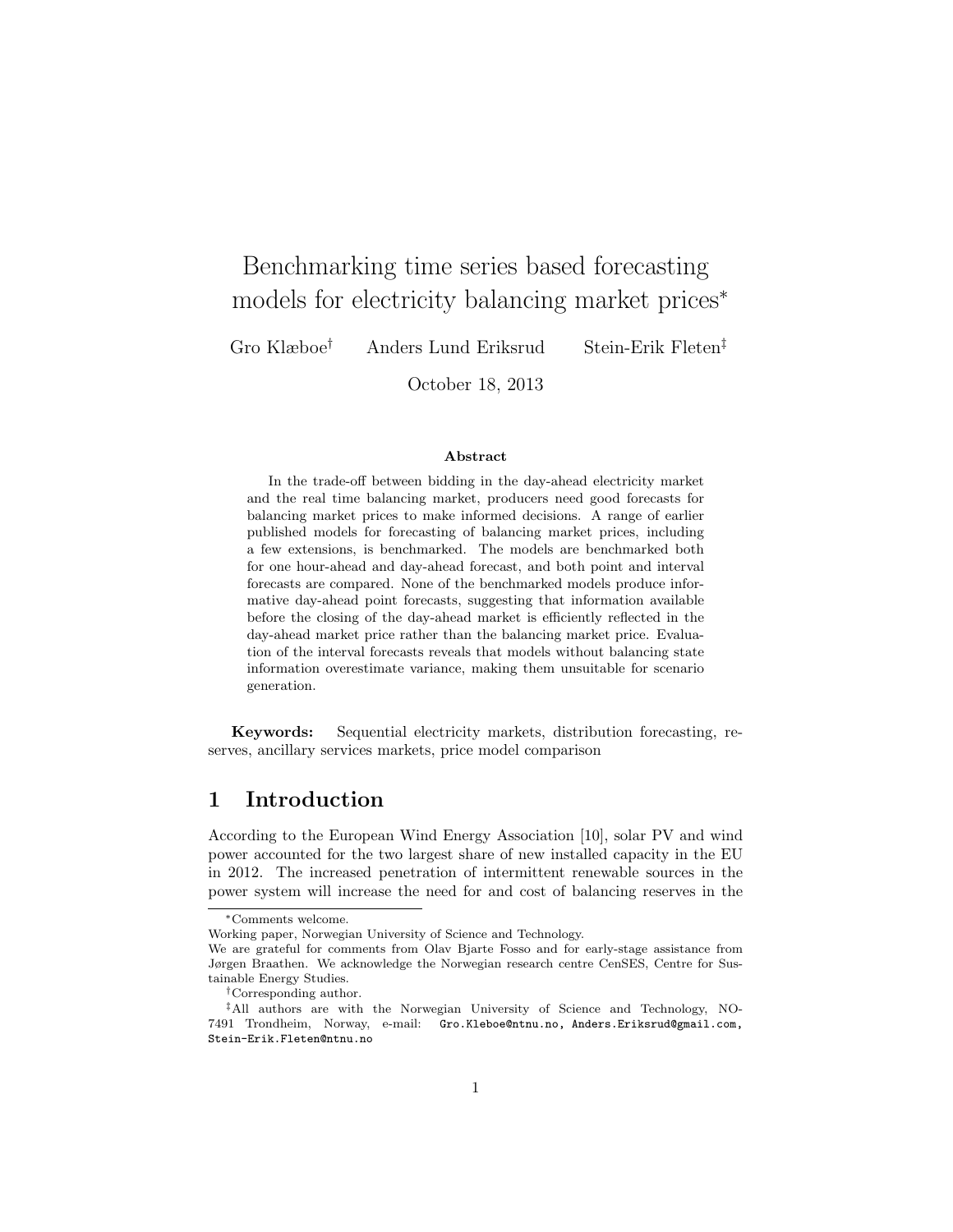power system [13]. For flexible generators, higher prices and volumes in the balancing market offer new opportunities for profit. This raises the issue of how the producers should allocate their capacity between the day-ahead market and the balancing market. The question is analyzed by Glachant and Saguan [12] who study equilibrium relationships between the day-ahead and the balancing market, and by Boomsma et al. [1] who constructed a stochastic programming model, with scenarios for day-ahead and balancing market prices.

In order to formulate good bidding strategies that take all the subsequent physical markets into account, the market participants need good price forecast so that the trade-off between sales in the day-ahead market and sales in the shorter-term markets can be properly evaluated. Fleten and Pettersen [11] and Boomsma et al. [1] formulate such bidding models from the retailer's and producer's perspective, respectively. A challenge in this respect is to build price forecasts for the balancing market that deliver useful information before the closure of the day-ahead market, i.e. 12–36 hours ahead. The balancing market is designed to take care of unforseen events or variations in the power system, and if such events are known before the closing of the day-ahead market, they are no longer unforseen and therefore reflected in the day-ahead market price rather than in the balancing market price. The major question is if it is possible at all to create informative forecasts for such a market?

Whereas the papers on modelling day-ahead electricity markets are numerous, the modelling of balancing market prices has received less attention. Weron and Misiorek [24] offer a good survey of day-ahead forecast methods and benchmark a range of the time series methods against each other. Other articles that benchmarks day-ahead forecasting methods include the work of Conejo et al. [6], who compare three different time series models, neural network and wavelet models for the PJM Interconnection day-ahead price, and that of Nogales et al. [19], who compare two different time series models for the Spanish and the Californian day-ahead market prices. When it comes to balancing market prices, no survey exists to our knowledge. However, case studies exist, including Skytte [22], Fleten and Pettersen [11], Olsson and Söder [20], Jaehnert et al. [15], Brolin and Söder  $[3]$  and Boomsma et al.  $[1]$  - all of them from the Nordic market. The contribution of this article is a systematic review and benchmarking of time series based methods for balancing market price forecasting. Emphasis is laid on the day-ahead horizon, but both one hour ahead and one day ahead forecasts are benchmarked.

Since European balancing markets are operated by the national transmission system operators (TSOs), the balancing markets have more country specific rules than the day-ahead wholesale electricity exchanges. This study will focus on only one balancing market - the Nord Pool price zone NO2 in Norway. Price models for this area have previously been built by Skytte [22] and Jaehnert et al. [15].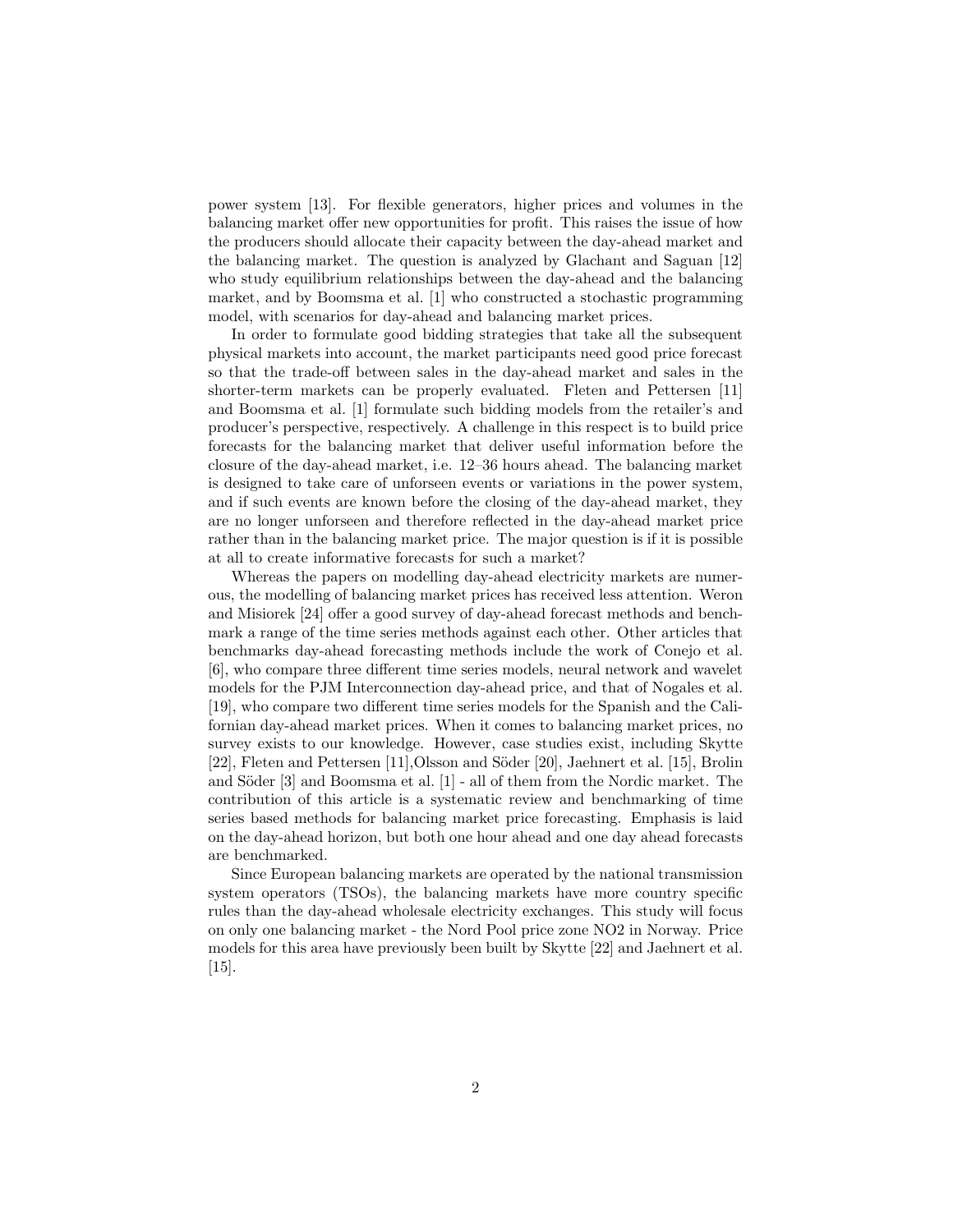# 2 The role of the balancing market

In most deregulated markets, electricity is traded numerous times before actual production and consumption takes place. There exist non-physical forwardand future markets used by producers and retailers for hedging. The day-ahead market (also referred to as the spot market) is normally the largest market for physical trade, where producers and retailers commit to a physical injection or withdrawal in the grid the following day. However, as Glachant and Saguan [12] correctly point out, the day-ahead market is in fact also a forward market, since the price the producers or retailers in the last instance is exposed to, are the real-time balancing market price.

The electricity market is very special in the sense that demand and supply must be in equilibrium in at every moment. Unlike other markets, failure of supply or unusual high demand will not only result in a share of customers not being served, but may, if not well perceived and proper measures taken, lead to deterioration of the whole power system, and in the worst case, to a black out. With a black out, no customer will be served, and it may have large adverse effects on production and transmission equipment. To ensure safe operation of the electricity grid, a third party is given monopoly on trading in the last minutes (usually 60 or more) before real time operation with the mandate of ensuring instantaneous balance between demand and supply. In Europe, this third party is usually a national body named Transmission System Operator (TSO), whereas in the various US markets the role is given to an Independent System Operator (ISO).

The power system has three levels of protection, on various timescales. ENTSO-E [8] defines these as frequency containment, frequency restoration and replacement reserves, commonly referred to as primary, secondary and tertiary reserves, respectively. Due to the timescale, only replacement reserves can be traded ex post an event. Thus, the balancing market in this context is understood as replacement reserve trade between operator (SO) and the producers.

#### 2.1 Properties of the balancing market

Glachant and Saguan [12] point out that the pricing policy in the balancing market can follow one of two main philosophies: Either the balancing market is seen as a real time market, within a special institutional framework, or the balancing market is perceived as a measure of last resort for producers or retailers who fail to fulfill their commitments, with price mechanisms built in to discourage trading. Depending on technology mix and the general regulatory environment, the balancing market implementations usually lie somewhere in between these two extremes. Based on the work of Rivero et al. [21] and van der Veen et al. [23], we find six properties useful to describe a specific implementation of a balancing market. These are:

• Settlement granularity: What is the program time unit of the balancing market? Is it equal to or different from the program time unit of the day-ahead market.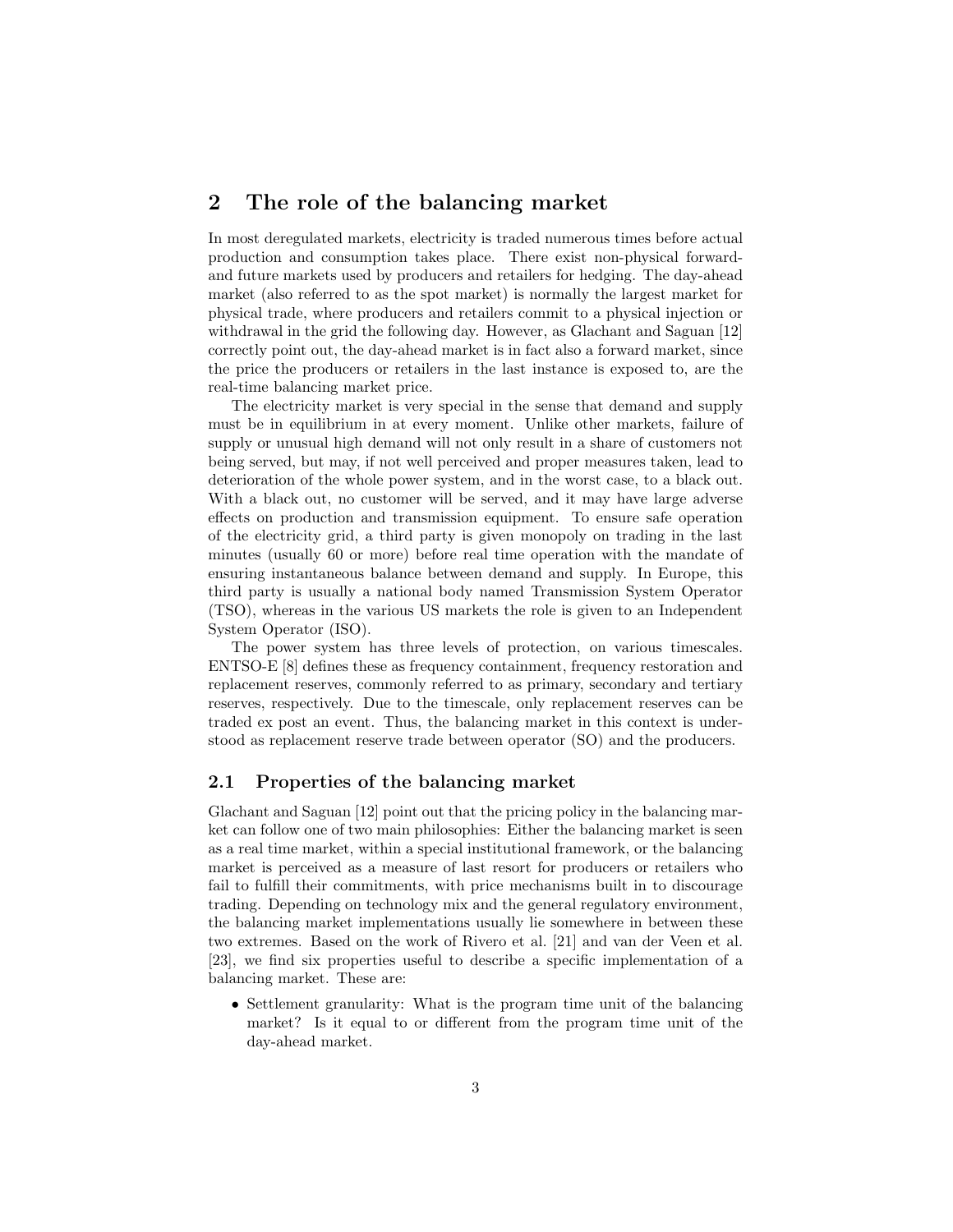- Remuneration: Is the producer paid for reservation of capacity or energy delivered or both?
- Pricing scheme: Is the balancing market price set by the marginal cost of the last activated unit, or by a cost covering scheme?
- Activation: Are replace reserves activated manually or automatically?
- Single vs dual pricing: Is the balancing market price paid to all producers who deviate from their day-ahead market scheduling in a beneficial direction, or only to those who have actively entered the balancing market as suppliers?
- Price caps/floors: Is the balancing market price floored by the spot market price for upward regulation, and capped by it for downward regulation, or can the balancing market price take any value?

In the Nordic countries, balancing market prices are hourly; they have the same program time unit as the day-ahead market. This is in contrast to the German system, where the balancing market is settled and prices defined for every 15 minutes [18]. Remuneration and pricing schemes vary quite a lot throughout Europe; the reader is referred to [21] for details. In the Norwegian market, producers are remunerated for the utilization of balancing power, and not for the reservation of capacity.  $\frac{1}{1}$  Norwegian producers are paid for their balancing power based on marginal price for the most costly activated bid that hour in contrast to, for instance, France, Germany and Italy where the producer is paid-as-bid [21].When it comes to activation, the Nordic system is somewhat special in the sense that tertiary reserves are activated manually, implying a certain inertia from imbalance occurs until the activation of reserves takes place. Also, the Nordic system has a dual imbalance pricing scheme, which means that producers have to state their intention of participating in the balancing market to receive the balancing market price. Producers who just happen to be in imbalance in the opposite direction of the system (and thus passively helping the system), will not benefit from balancing market prices, like they would in a single pricing regime such as Spain and Greece [23]. Furthermore, in the Norwegian balancing market, there are price caps and floors stating that balancing prices can never be lower than the day-ahead prices in case of upward regulation, and never higher than the day-ahead prices in the case of downward regulation.

### 2.2 The causes of imbalance and demand for balancing power

ENTSO-E [8] identifies three sources of imbalance under normal operation: i)loss of major production, consumption or transmission unit, or ii)stochastic

<sup>&</sup>lt;sup>1</sup>In Norway, there exists an option market for balancing power, RKOM, where producers are paid for reservation of capacity in addition to normal payment for balancing power. Since the turnover in this market is rather marginal, the discussion is omitted for clarity reasons.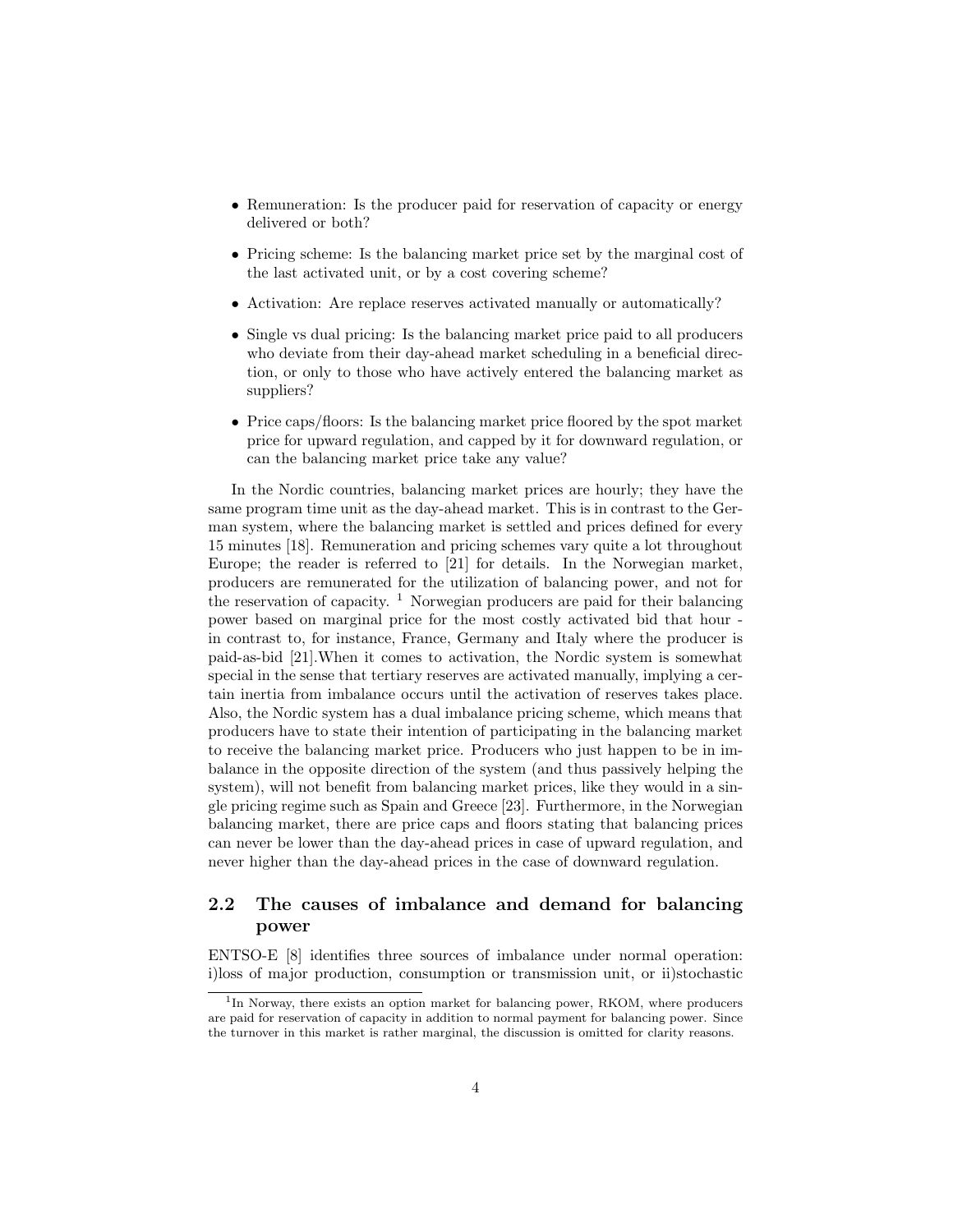Table 1: Characteristics of the Norwegian balancing market

| Settlement granularity: | Hourly           |
|-------------------------|------------------|
| Remuneration:           | Energy only      |
| Pricing scheme:         | Marginal pricing |
| Activation:             | Manual           |
| Singe/Dual pricing:     | Dual             |
| Price cap/floor:        | Day-ahead price  |

fluctuation of consumption and production, or iii) weaknesses in market design - for instance the failure of hourly program time units to match the continuous changing consumption. In addition to these causes, there is also the issue of whether the market players influence the demand for balancing services through economic incentives in the balancing market. van der Veen et al. [23] performed a simulation of the balancing market with random events and found that the optimal balancing strategy (keep imbalances small, opt for surplus rather than shortage) for players is fairly equal regardless of imbalance payment regime. Möller [17] investigated the German balancing markets and concluded that the producers anticipate the imbalances due to day-ahead market design, and act to take advantage of it by producing more when there is an expected need of upward balancing, and less when there is an expected need of downward balancing 2 .

If the demand for balancing services and the supply of these services are truly random processes, balancing prices will also be a random process. However, although failure events are hard to predict, it is interesting to see whether the the patterns in consumption and production fluctuation and the anticipation by the market players can be described in any time series model that give more accurate prediction than the forecasts of a purely random process.

# 3 Data

Balancing prices, day-ahead prices, balancing states and balancing volumes, as well as overall production volumes, are collected for the NO2 price area for the period 19.07.2010-23.12.2012. The selection of estimation period was motivated by the availability of data. The start date marks the day when forecasts of estimated production and consumption for the next day was made available. Except for two lesser adjustments, the price area borders have been stable during the whole period. NO2 covers the southern and western part of Norway, with connections to price areas NO1, NO5 and DK1. Earlier, NO2 was a part of the NO1 area analyzed by [22] and [15].

For out-of-sample verification, the balancing market prices and volumes for NO2 in the period 02.01 – 22.03.2013 were selected. These are displayed in Fig.

 $2$ These patterns are probably quite pronounced in the German market, since it has a single-price regime and also settlement time units of 15 minutes in the balancing market.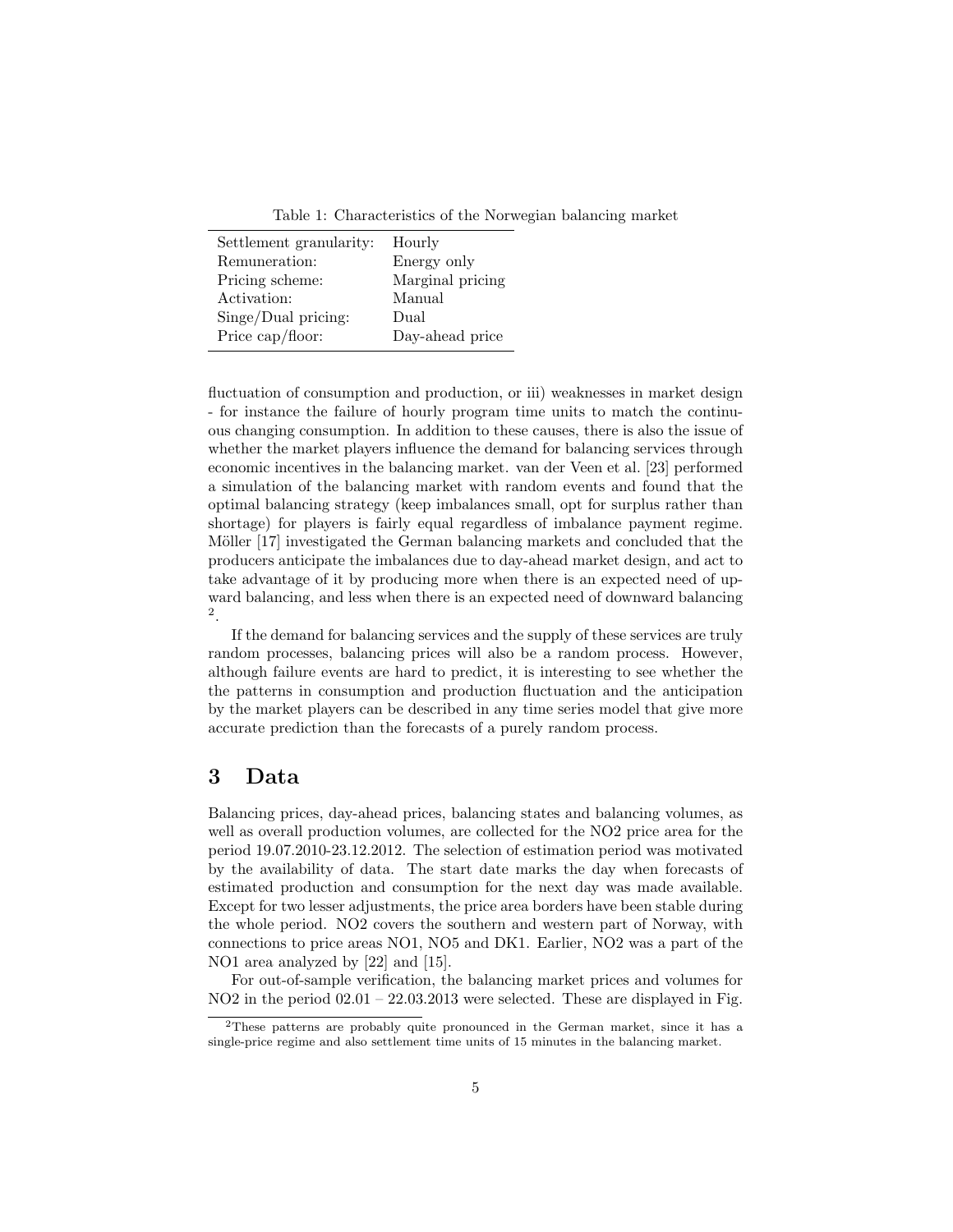1 and 2. This period represent the non-holidays of the first quarter of 2013. All the data was downloaded from the Nord Pool ftp server.

In most models for balancing price forecasting, we work with the balancing premium, rather than the balancing price directly. The balancing premium,  $\delta$ , is defined as:

$$
\delta = \rho^{BM} - \rho^{spot} \tag{1}
$$

Where possible, we have stayed faithful to the original model formulations which we aim to benchmark. Therefore the data was log transformed and mean differenced in some of the models, but not in others. The only deviation from the original formulation is the EXO model, inspired by Jaehnert et al. [15]. We opted to log-transform the prices and exogenous inputs in order to compress the variance and obtain better fit.

As the focus of this article is on the balancing market, we have not attempted to forecast price or turnover in the day-ahead market where this is needed as input for the balancing market forecasts. In the models where day-ahead market prices or volumes were used as input, we have simply used observed data.



Figure 1: Realized balancing market volumes in the out-of-sample period. 02.01.2013-22.03.2013

# 4 Model families

There are generally two families of models for forecasting balancing prices - those which explicitly model the balancing state and those which model it implicitly. Explicitly modeling the balancing state offers some advantages. It enables the analyst to make different assumptions about the balancing prices depending on direction, and gives the opportunity to include an explicit no-balancing state.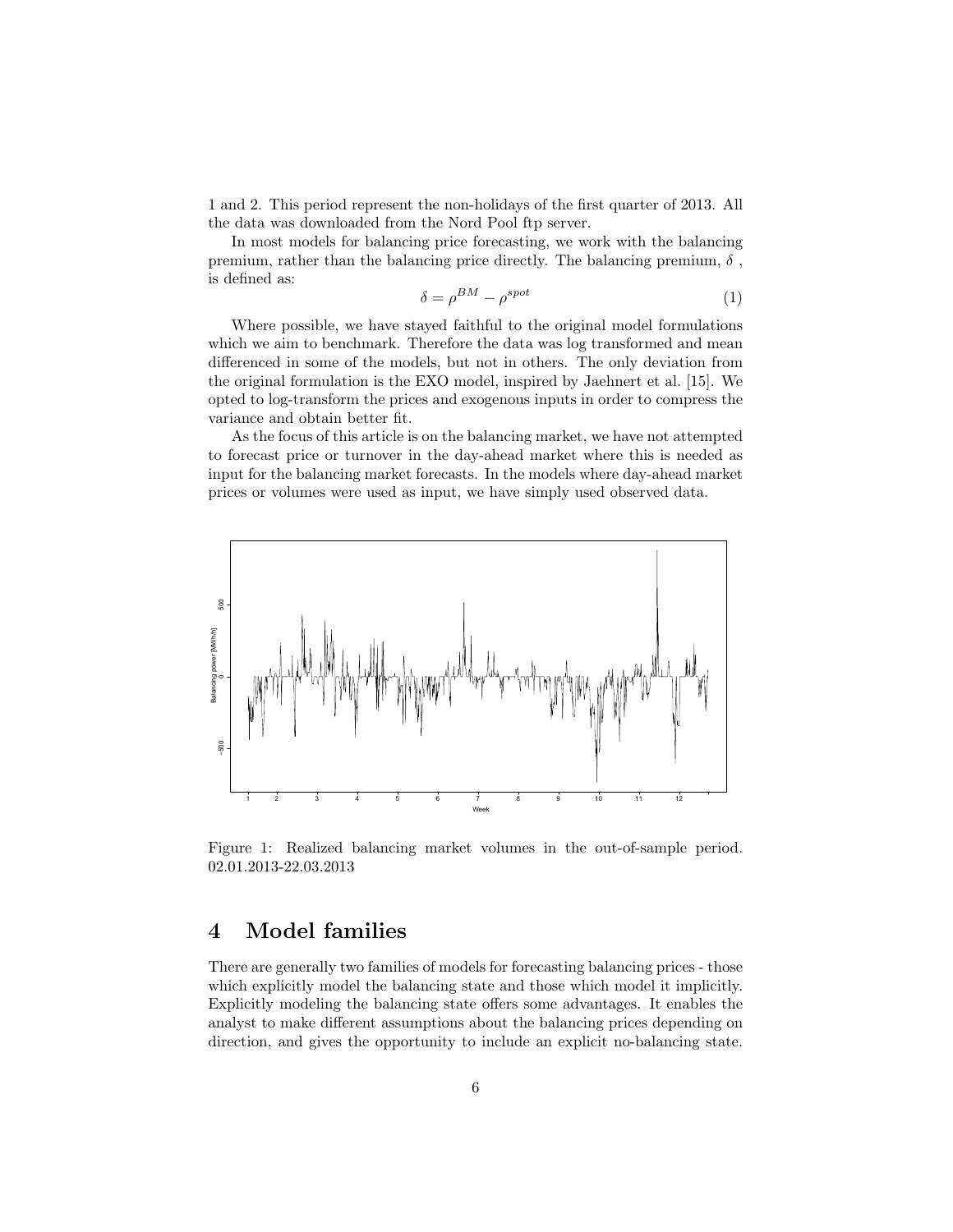

Figure 2: Observed balancing market premium. [NOK/MWh]

As described in Section 2, the manual activation of reserves in the Nordic market creates a quite large dead band around zero, causing 50% of the hours in our data set to be in the no-balancing state. If balancing state is modeled implicitly, the balancing state is determined by the sign of the balancing price forecast, and the no-regulation state will only occur if the balancing price is equal to the spot price. Models which explicitly forecast the balancing state include those of Olsson and Söder  $[20]$  and Jaehnert et al.  $[15]$ , whereas Boomsma et al.  $[1]$ and Brolin and Söder [3] use models that forecast the balancing market price without regard to the balancing state.

The other main distinction is whether the model takes in exogenous explanation factors or only relies on current and past price information. A commonly used exogenous explanation factor is the balancing volume, as used by [22], [15] and [3]. Another frequently used explanation factor is the day-ahead market price. The balancing market price is alternatively modelled directly, as in [1], or as the difference to the day-ahead market price, as is done in [15] and [22]. If the balancing market price is modelled as the difference to the day-ahead price, we will not regard this as using the day-ahead market price as exogenous input, but if the day-ahead market price is used as an explanation factor in itself, we will regard it as an exogenous explanation factor. Skytte [22] finds that the day-ahead market price explains the balancing market price, whereas Jaehnert et al. [15] find no correlation. It will therefore be interesting to further test the relation.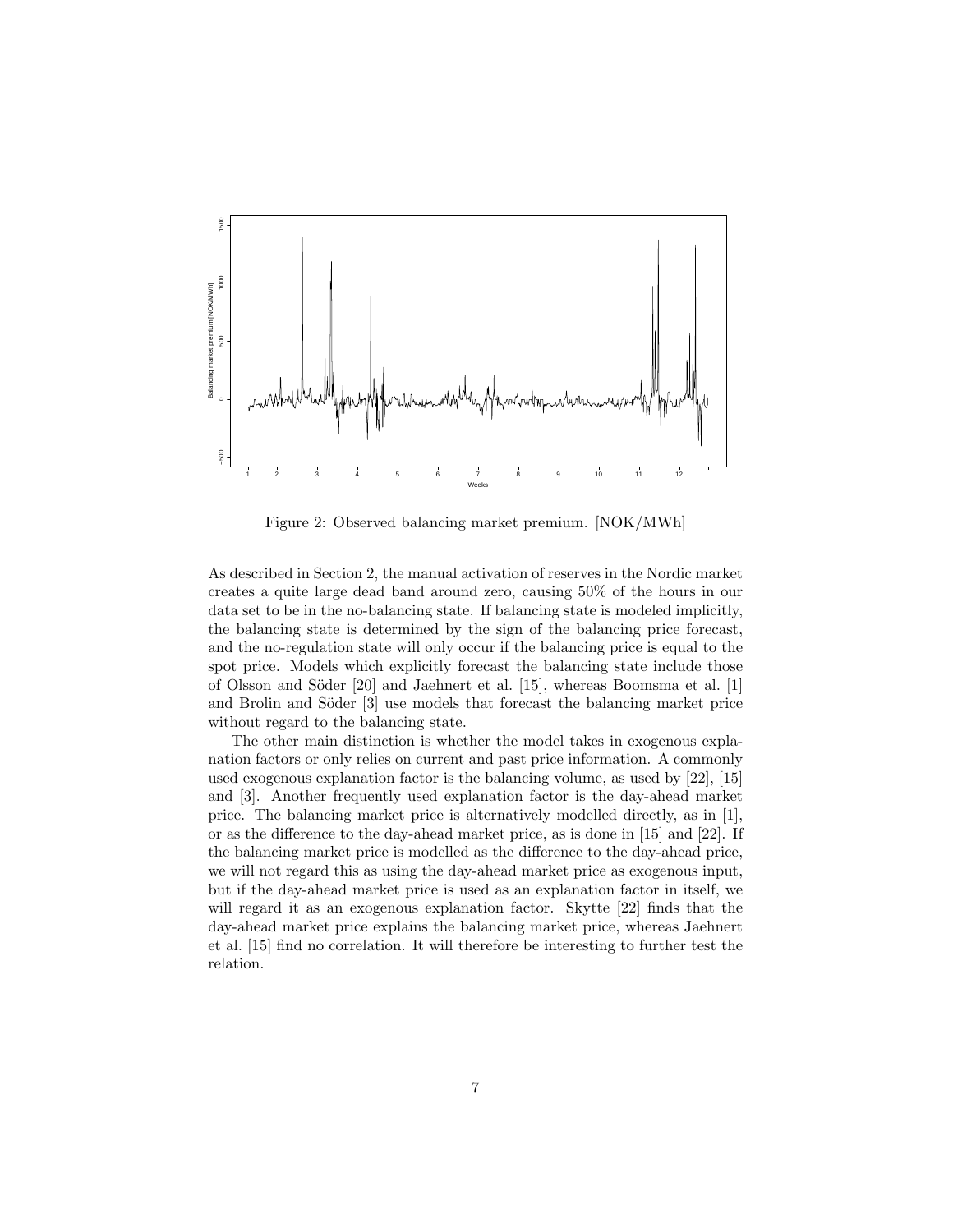#### 4.1 Models for state determination

State determination and forecasts conditional on state are natural topics for regime switching models. However, they are unsuitable for the purpose of determining balancing states and prices due to the fact that states are observable, and that there are no exogenous driving forces that can predict the states. Instead, we turn to Markov models and arrival rate models for predicting the balancing state. Jaehnert et al. [15] use a SARIMA model and determine the balancing state the from the price forecasts. We prefer to utilize SARIMA models for price directly, and will come back to it in Section 4.3.

The possible states that we aim to model are summarized in Table 2. As described in [20], there is a fourth possible state which is balancing in both directions within the same hour. Typically there might be a regulation in one direction in the beginning of the hour and regulation in another towards the end. However, this state is so rare that we exclude that possibility. The balancing price and volume for hours with two balancing states were replaced by figures for the dominating direction when estimating parameters.

Table 2: Definition of balancing market states

| State                                             | Balancing volume                                                                               | Balancing price                                                                                      |
|---------------------------------------------------|------------------------------------------------------------------------------------------------|------------------------------------------------------------------------------------------------------|
|                                                   |                                                                                                |                                                                                                      |
| no regulation<br>up regulation<br>down regulation | $\nu_{up}, \nu_{down} = 0$<br>$\nu_{up} > 0, \nu_{down} = 0$<br>$\nu_{down} > 0, \nu_{up} = 0$ | $\rho_{up}, \rho_{down} = \rho_{spot}$<br>$\rho_{up} > \rho_{spot}$<br>$ \rho_{down}  < \rho_{spot}$ |

Markov models for determining the balancing state have been used by Olsson and Söder [20]. They used a non-time-homogenous Markov model, with different transition probabilities depending on the duration of the balancing state. In this article, we benchmark a duration dependent Markov model, with 7 different transition matrices. Balancing incidents with durations 0-5 hours had individual transition matrices, whereas a separate matrix was estimated for incidents lasting 6 hours or more. The calculated transition probability matrices can be found in Appendix A, Table A.3.

Another take on avoiding static transition probability matrices is to include calender information by making the transition matrices dependent on the hour of the day. In this way, we can accommodate the fact that the probability of transition from one state to another is greater in the transition hours from day to night and night to day, whereas states are generally more stable in the middle of the night and during mid day. We applied Pearson's chi-square test to check whether a Markov transition matrix estimated for each individual hour was significantly different from a transition matrix for all hours. As 5 hours (basically the day-night transition hours) were significantly different, and suitable alternative clustering of hours was hard to find, we continued with a Markov model with individual transition matrices for each hour of the day. Details of the test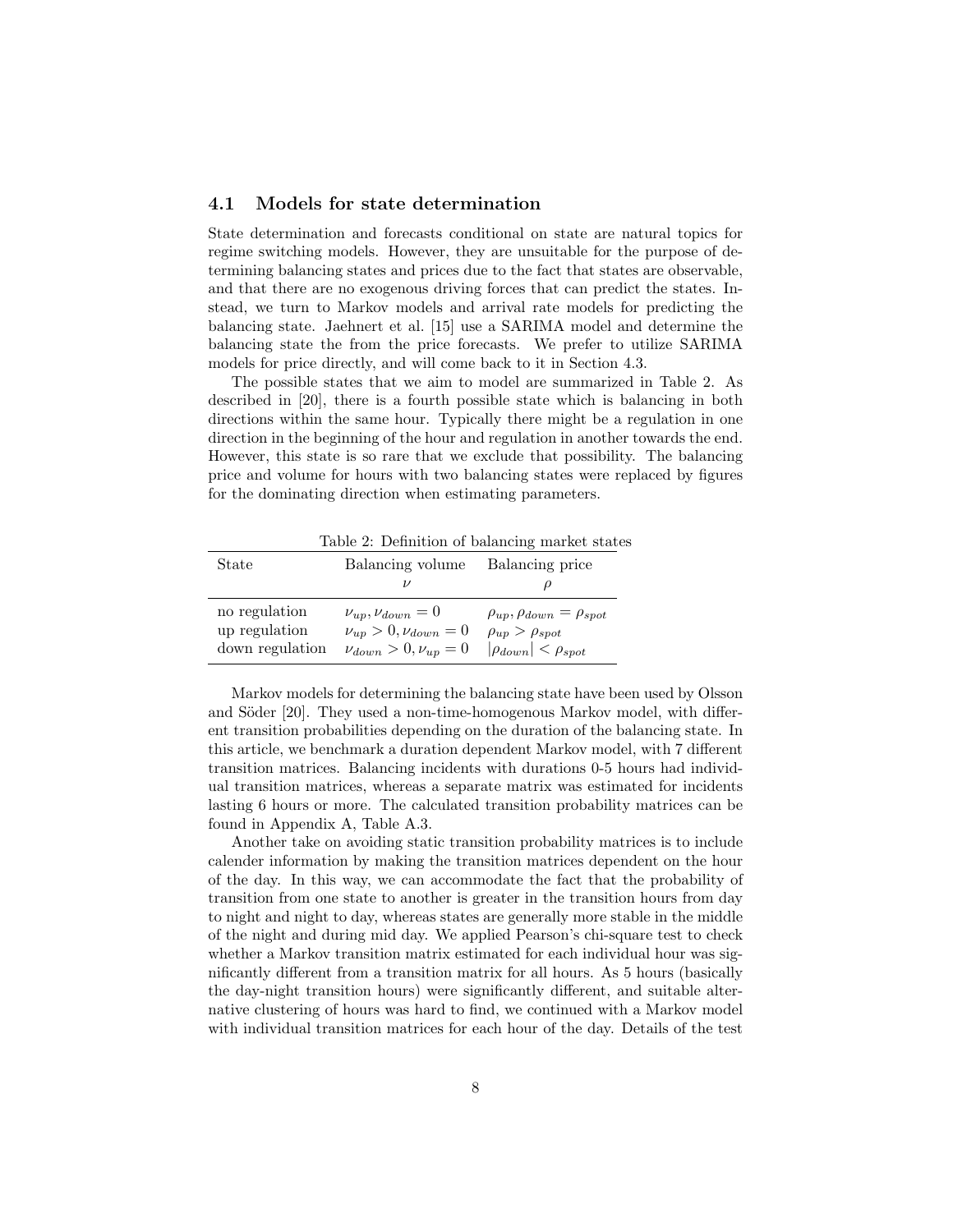Table 3: Summary of balancing state determination models for benchmarking

| Name                      | State determination model                                          |
|---------------------------|--------------------------------------------------------------------|
| Hour specific Markov      | Markov transition matrix<br>dependent on the hour of the day       |
| Duration dependent Markov | Markov transition matrix<br>dependent on the duration of the state |
| Arrival rate              | Time between arrivals is<br>a moving-average process               |

are available in Appendix A, Table A.1 and the hourly transition probability matrices can be found in Table A.2.

The other model that was tested in this article is inspired by inventory control theory, and based on the work of Croston [7] (see also [25]). This model only separates demand from non-demand, but does not discriminate between the balancing directions. In fact, it is a moving-average arrival rate. The time between the occurrence of two events is updated as a moving average every time an event occurs. Thus, in this model the state model discriminates between no regulation and regulation states, whereas the distinction between up- and down regulations is determined by separate price- or volume processes.

The main idea of Croston [7] was to separate the probability of the arrival of demand and the size of the demand into two different stochastic processes. Applying the approach of Willemain et al. [25], the time between arrivals is modeled as a moving average in the following way: Let  $p_t$  be the (moving) average time between arrivals and let  $q_t$  be the specific number of time steps since last event. Let  $\nu_t$  be the balancing volume in time step t. Then:

$$
p_t = \begin{cases} p_{t-1} & \text{if } \nu_t = 0\\ p_{t-1} + \alpha * (q_{t-1} - p_{t-1}) & \text{if } \nu_t \neq 0 \end{cases}
$$
 (2)

The probability of regulation (the arrival rate) for each time step is expressed as  $1/p_t$ .

The average time between regulation was calculated as 1.98 from the historical data. In his original article Croston [7] suggested using values of  $\alpha$  in the range of 0.05-0.2, based on experience. In this work,  $\alpha$  was estimated by minimizing the sum of squared residuals from the empirical arrival rate and the estimated arrival rate (described in (2)) in the historical data. The optimum was found at  $\alpha = 0.01$ , suggesting a rather slow-moving average.

A summary of state determination models that will be benchmarked can be found in Table 3.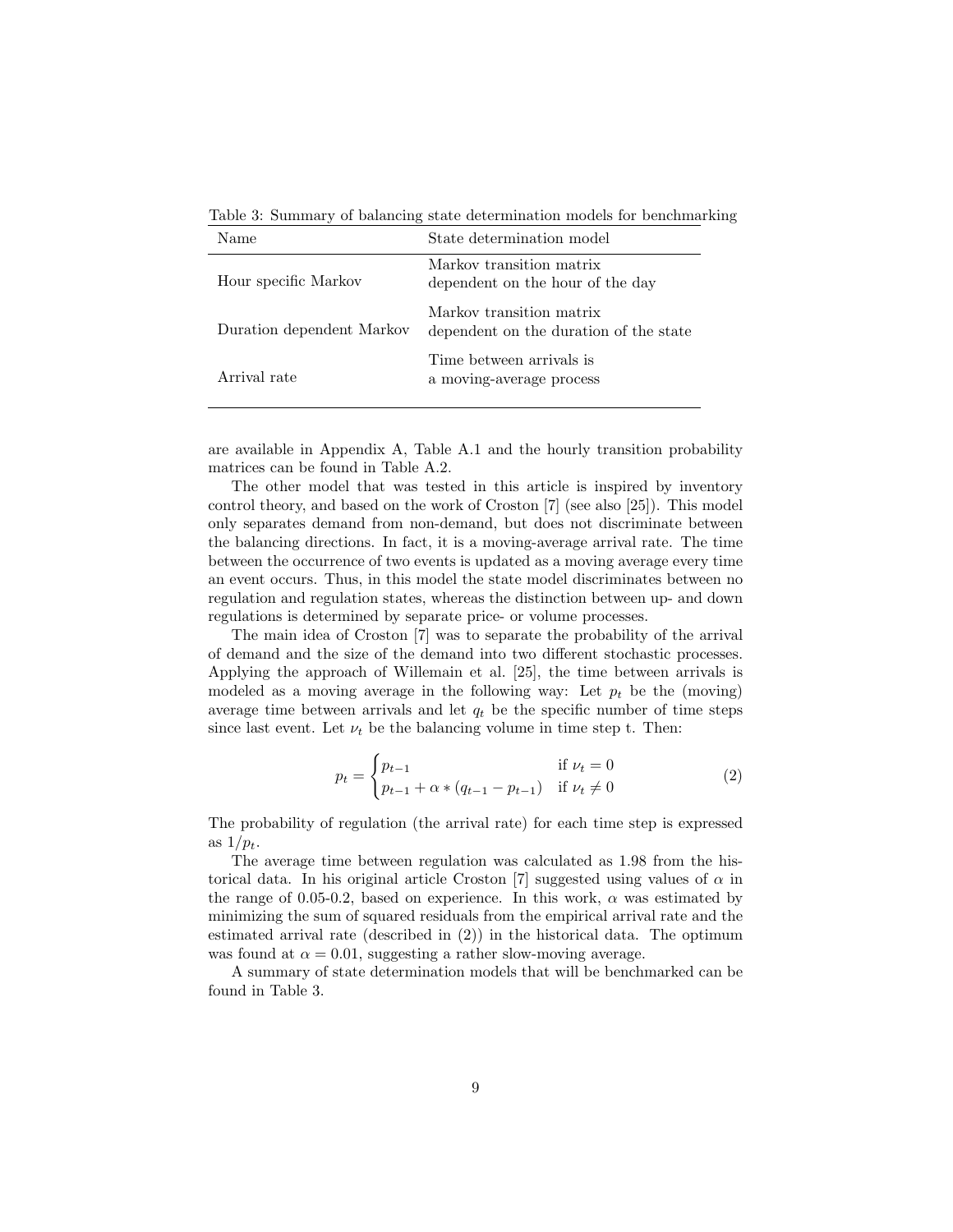#### 4.2 Models for balancing volume forecasting

In forecasting balancing volume, we test the model from Jaehnert et al. [15] with a randomly drawn volume given a balancing state. As in the original article, the general extreme value distribution was found to offer the best fit among all the tested probability distributions. However, since the fit was not particulary good, we also tested with random sampling from historical values.

Additional literature on time series forecasting of balancing volume is rather meagre. Whereas Möller [17] performs advanced analysis of the German market demand for balancing volume, we take a simpler approach and fit an ordinary SARIMA model. Since the augmented Dickey-Fuller test showed that the volume time series is not integrated, a SARMA-model will be sufficient. We found a  $SARMA(1,2)(1,1)$  model suitable.

As the Nordic market has many hours with no regulation state, a time series model that does not distinguish between incidents and the size of the incident has been showed to yield too low prediction with too high variability (cf [7]). We therefore also build a new model for balancing volume forecasting, with states determined by a moving average arrival rate model, as described in section 4.1. The model was originally formulated for inventory control problems, where the demand usually has two states: Either there is demand, or there is none. For balancing power, the state is more complicated, as demand either is zero, positive (upward regulation) or negative (downward regulation). However, we choose to discretize the state in two: regulation or no regulation. We could have imagined having two arrival rate processes - one each for upward and one for downward regulation. However, since there is no way of excluding the arrivals of both states in the same time step, we found that approach unsuitable for modelling the Nordic market. Instead, we let the arrival rate model determine the arrivals of balancing incidents, and the sign of the balancing volume forecast determine whether there is an upward or downward regulation. An added advantage, is that we then can take correlation between demands of different signs into account.

The balancing volume itself is modelled as a stationary unevenly spaced autoregressive process of order 1 (AR1), with parameters estimated according to the algorithms in [9]. Ordinary time series analysis techniques will fail, since they require evenly spaced data measurements, which would imply either artificially compressing the time series, or inserting 0 values where there really are no observations, thus distorting the variance (for more on uneven time series, see [16]). Instead, we use algorithms that acknowledge that adjacent observations are more strongly correlated than events further spaced apart in time, and that variance increase over time, and therefore should be scaled by the time between incidents. Details on the estimations can be found in Appendix B, Section B.3.

A summary of the models benchmarked for volume can be found in Table 4, and the estimated parameters can be studied in Appendix B.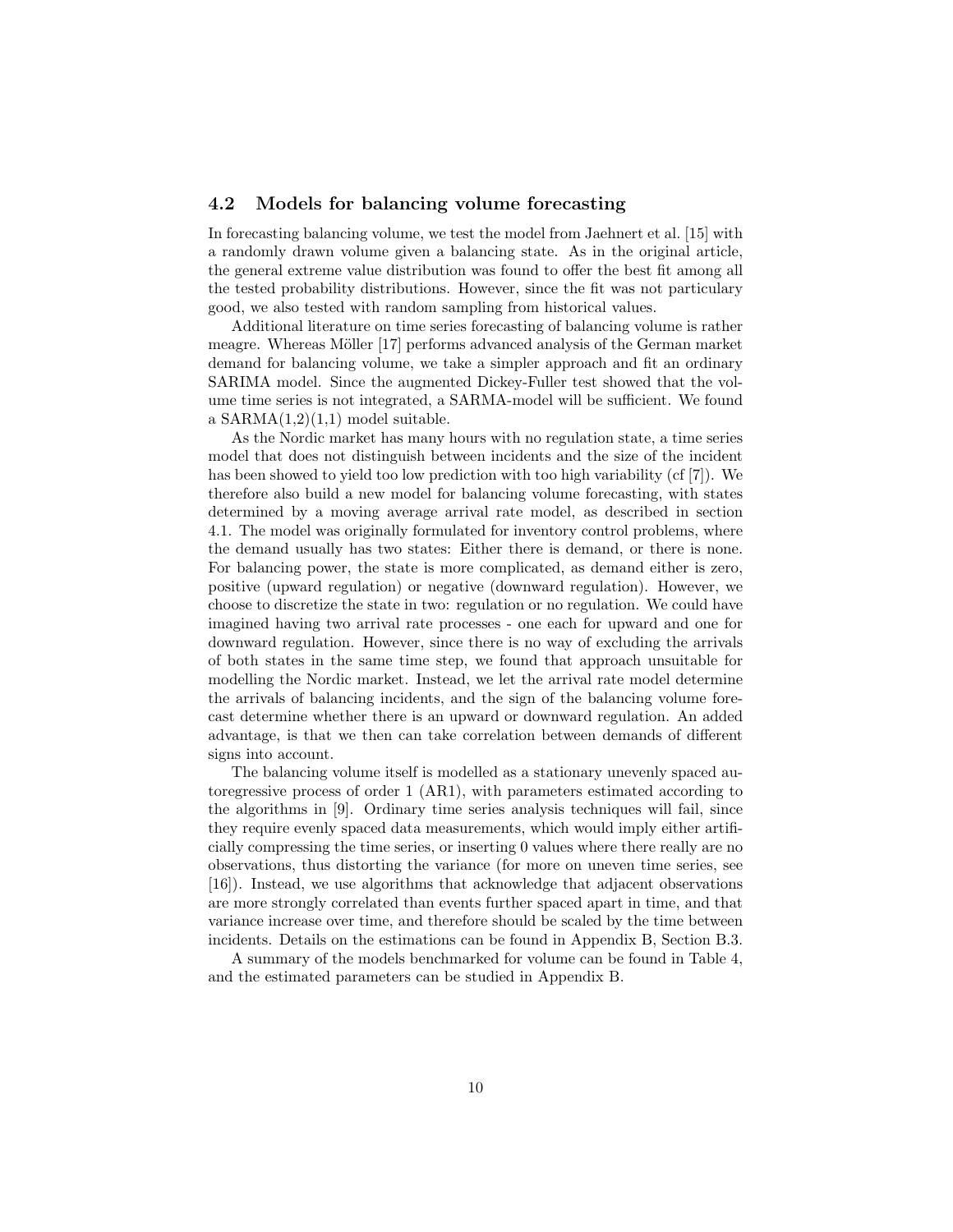Table 4: Summary of volume models for benchmarking

| AR1-model for unevenly spaced time series |
|-------------------------------------------|
|                                           |

#### 4.3 Models for balancing premium forecasting

As a reference, a standard SARIMA time series model will be defined and benchmarked. Jaehnert et al. [15] find a  $SARIMA(1,1,2)x(1,1,2)_{24}$  model suited for short term forecasting of balancing market prices. The analysis of our data set revealed that the balancing premium time series was not integrated, and seasonal effects are so weak that they could be ignored. An  $ARMA(1,1)$  model was found to be sufficient and suitable.

Boomsma et al. [1] use an autoregressive model with external input in order to make scenarios for the balancing market price  $(\rho^{BM})$ , as specified in  $(3)($  where L() is the lag operator,  $\phi$  is the autocorrelation coefficient,  $\beta$  is the coefficient of the external input, and  $\epsilon$  is the random error). The external input is the current and previous values of the spot market price  $(\rho^{spot})$ . These authors forecast the balancing market price directly, rather than as defining it as the difference to the day-ahead market price. The balancing market state is then defined implicitly, depending on whether the balancing market price is higher or lower than the day-ahead market price.

$$
(1 - \phi L)(\rho_t^{BM} - \beta \rho_t^{spot}) = \epsilon_t \tag{3}
$$

Reconstructing this model for our data set gave a fairly well specified model. An inspection of the residuals revealed thick tails and a slight autocorrelation in the residuals. The model could have been slightly improved through another error specification. However, the fit is well enough, and since our objective is benchmarking rather than tweaking the models to perfection, we leave it as in the original paper.

Olsson and Söder [20] also use a pure time series models to forecast balancing market prices. However, they use two different time series - one for upward regulation and one for downward regulation. A Markov model determines the switch between different balancing states. The continuous upward and downward regulation time series are assumed to be independent, but upward balancing time steps are assumed to be correlated with other upward balancing time steps and vice versa for downward balancing. The time series for upward- and downward balancing market premiums are assumed to be continuous. But we must use techniques for unevenly spaced time series to estimate the parameters, since the observed upward and downward balancing prices are not defined for all time steps. Using similar techniques as those of Olsson and Söder  $[20]$ , we estimated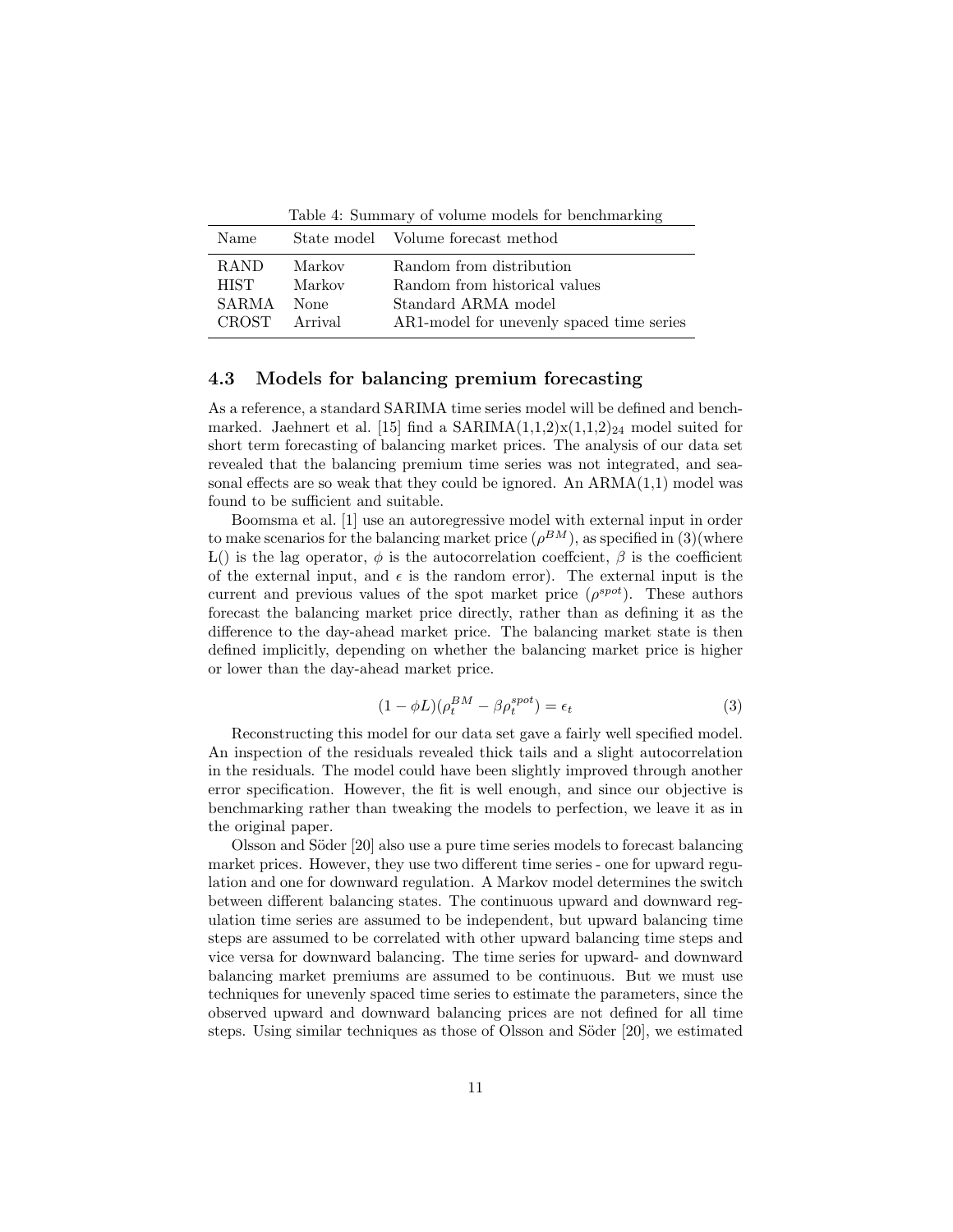the parameters from analysis of the autocovariance function.

Our implementation differs from that of Olsson and Söder [20] in three ways: First, we use a hour-specific Markov model for transition probability, rather than a duration-dependent Markov model, due to better performance on longer-term forecast. Second, we do not find strong evidence for seasonality, and therefore limit our search for suitable models to the ARIMA-family of models. Third, we find that a simpler model with no differencing (i.e., we stick to ARMAmodels) and fewer orders for the continuous up- and down processes is sufficient. An ARMA(1,1) process (with no intercept) was chosen for upward regulation, whereas an  $ARMA(2,1)$  with intercept was deemed suitable for downward regulation.

Jaehnert et al. [15] found that balancing premiums to a large degree can be explained by the balancing volumes. We wanted to include a model that explained balancing market premiums from exogenously given time series. However, upon investigating the data, we found the correlation between the balancing volume and the balancing market premium to have weakened since the publication of Jaehnert et al. [15]. Pearson's correlation coefficient had declined from 0.78 in the 2003-2007 NO1 data set to 0.47 in the 2010-2012 NO2 dataset.<sup>3</sup> We tried to include the balancing demand in neighboring price zones, without improved explanation power. In the end, we settled for two models (one for each balancing direction) where the balancing market premiums are determined by the balancing volume, the day-ahead market price and the overall power production in the NO2 price zone. The balancing volume was forecast using the CROST model of Section 4.2

As observed by Conejo et al. [6], naive forecasts can be hard to beat when forecasting spot prices, and in industry these practices for predicting balancing prices are common too. For short-term forecasts, we will use the balancing market price from the last hours, but for day-ahead forecasts we will use the price for the same hour in a similar day. Although balancing market prices are less seasonal than day-ahead market electricity prices, we use a similar definition as that of Conejo et al. [6].<sup>4</sup>

A summary of the models that will be benchmarked can be found in Table 5, and estimated parameters are available in Appendix C.

<sup>3</sup>The current NO2 price zone was formerly a part of NO1

<sup>4</sup>For Mondays, Saturdays and Sundays, we use the balancing market price of the same hour the previous week, whereas for Tuesdays,Wednesdays, Thursdays and Fridays, we use the same hour on the last workday. However, for day-ahead forecasts it must be taken into account that the balancing market price on Monday is not revealed entirely before the bidding for Tuesday closes at Monday noon, so the remaining hours are collected from Tuesday the last week.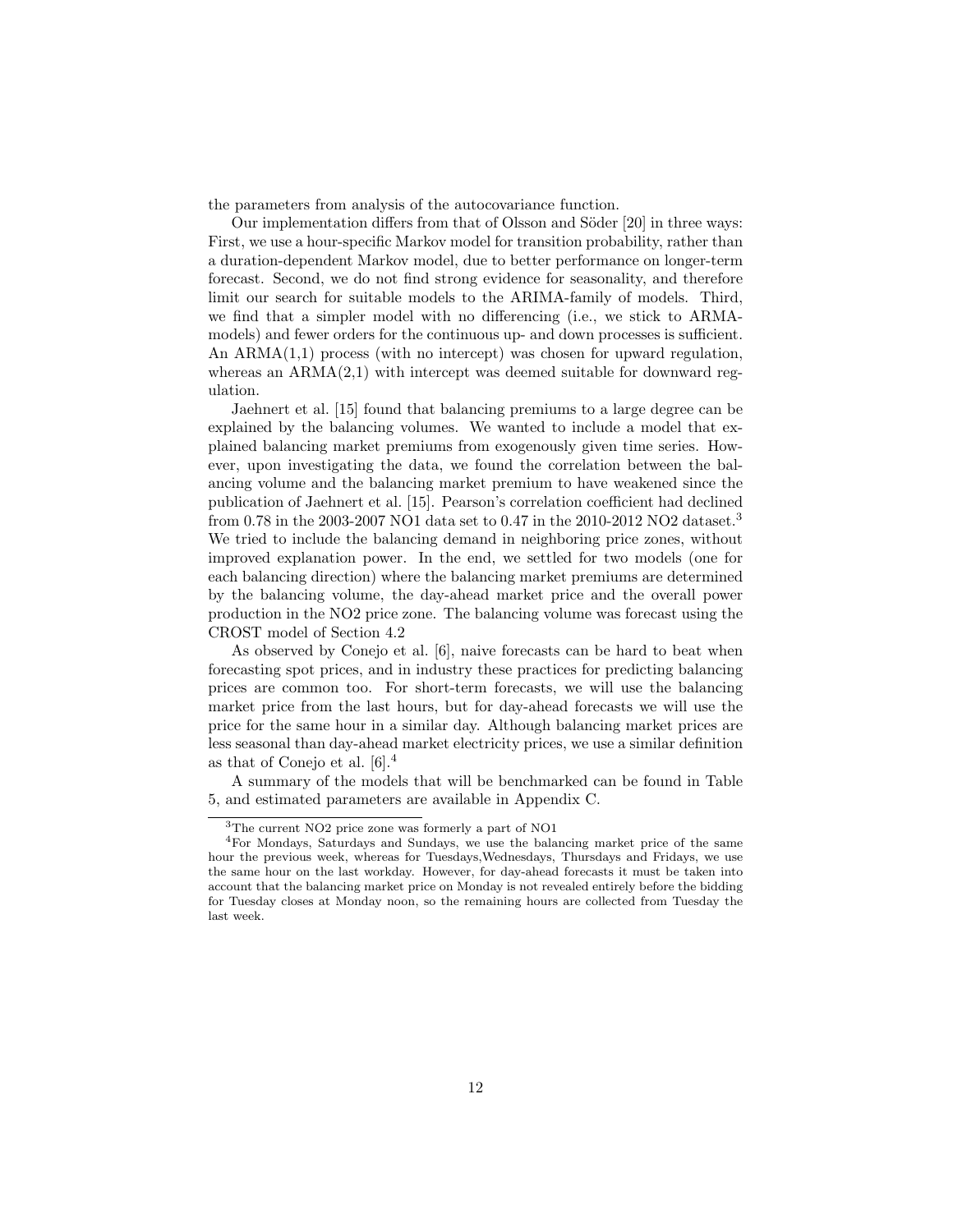| Name         |         | State model Volume model                               | Price forecast method                              |
|--------------|---------|--------------------------------------------------------|----------------------------------------------------|
| ARMA         | None    | None                                                   | ARMA time series model                             |
| ARX          | None    | None                                                   | model with spot<br>AR1<br>price as exogenous input |
| ARM          | Markov  | None                                                   | ARMA models                                        |
| EXO          | Arrival | AR1<br>for<br>$n -$<br>evenly<br>spaced<br>time series | Regression on exogenous<br>factor                  |
| <b>NAIVE</b> | None    | None                                                   | Price equal to price in sim-<br>ilar hour          |

Table 5: Description of balancing market price models for benchmarking

### 5 Test performance measurement

#### 5.1 One step ahead vs multiple steps ahead

In short term forecasting, the one step ahead forecast is often used as a benchmark for how well a model performs. For the power producerd the one step ahead forecast may be relevant for intra-day operations, for instance in the trade-off between trading on a multilateral intra day market or taking part in the balancing market. The most important trade-off is however often between the day-ahead market and the balancing market. If a producer is to make coordinated bids between the day-ahead market and balancing market (see for instance [1]), a price forecast for the balancing market is needed before the dayahead market closes, 12-36 hours ahead of the operating hour. Thus, both the one-step ahead and the 12-36 step ahead will be tested.

#### 5.2 Point vs interval forecast

Forecasts are often evaluated by how well the forecast mean matches the observed value. Deviations can be measured, for instance, by using the mean absolute error (MAE). We will measure the models' ability to offer a point forecast in this way too. As by Weron and Misiorek [24], we will compare performance by looking at the MAE averaged over the week. Weron and Misiorek [24] calculate a quasi mean average percentage error (MAPE) by introducing a weighed MAE. The weekly average MAE is divided by the average price that week, so that one can avoid trouble calculating MAPE when the simulated prices are close to zero. For balancing prices, the problem is even worse, since balancing market premiums can take both positive and negative values, and the expected values are close to zero. Therefore, we choose to report the MAEs directly, but for the sake of comparison, we also provide the average absolute balancing market premiums of that week,  $|\delta_t|$ .

Models for trade-off between trading in different markets are often based on stochastic optimization and the construction of scenario trees [1]. In these applications, the distribution of the forecast is equally or more important than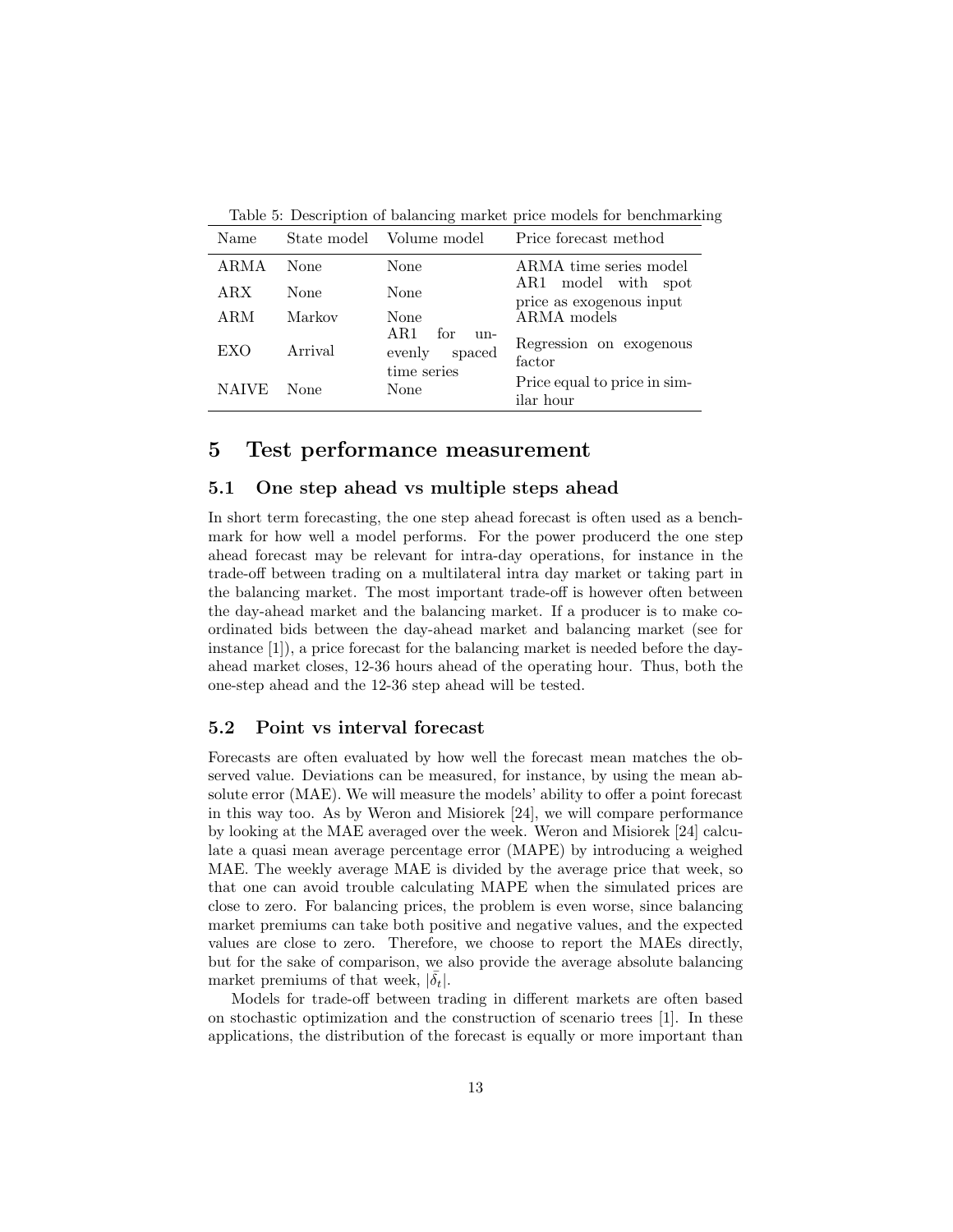the forecast mean. Therefore, the models are evaluated for their ability to produce correct probabilistic forecasts as well. We will evaluate the interval forecasts by their unconditional coverage: Let  $y_t$  be an observed value in the out-of-sample period, and let  $L_t(p)$  and  $U_t(p)$  be the upper and lower limits of the probabilistic forecasts for coverage probability,  $p$ , respectively. We then define an indicator variable as follows:

$$
I_t = \begin{cases} 1, & \text{if } y_t \in [L_t(p), U_t(p)] \\ 0, & \text{if } y_t \notin [L_t(p), U_t(p)] \end{cases} \tag{4}
$$

Christoffersen [4] points out that the unconditional coverage can be a misleading measure if heteroskedasticity is present. Even if the unconditional coverage fits the theoretical percentiles on aggregated level, outliers may come clustered in times with higher variability. However, we find the unconditional coverage measure a sufficient sophisticated measure for benchmarking, and caution future potential users of these models to take a closer look at the conditional coverage before implementing them.

## 6 Forecasting performance

#### 6.1 Benchmarking of state determination models

In order to determine which state determination model is better, we simulated 3000 out-of-sample scenarios (1920 time steps) for the two variants of each model: one hour ahead forecasts and 12–36 hours ahead forecasts. Then we compared the simulated states to the observed states. Every time the model predicted the correct state, a score of 1 was assigned, otherwise the score was 0. We then compared the mean for all the 3000 scenarios, both for each time step and averaged over all the 1920 time steps.

The two alternative Markov models were benchmarked directly against each other. In order to compare with the arrival rate model, we assessed the Markov models ability to discriminate between a regulation state and a non-regulation state, and compared the results with those of the arrival rate model.

The performance of the two Markov models are illustrated in Figure 6.1. The average score for both models are found in Table 6. The comparison shows that the duration dependent model performs better on short horizon forecasts, whereas the hour dependent Markov model is slightly better in the long run. Neither model has an impressive hit rate for the day-ahead forecasts, the duration dependent model being slightly worse. This is not too surprising, as the duration dependent Markov model uses two state information measures (current state and current duration), and both errors grows larger with the time horizon.

The two Markov models' and the arrival rate models' ability to predict the correct state when considering only two states (regulation and no regulation) can be found in Table 7. For short-horizon forecasts, the duration dependent Markov model is best. However, it performs worst when it comes to the dayahead horizon. The score of the arrival rate model is remarkably stable, probably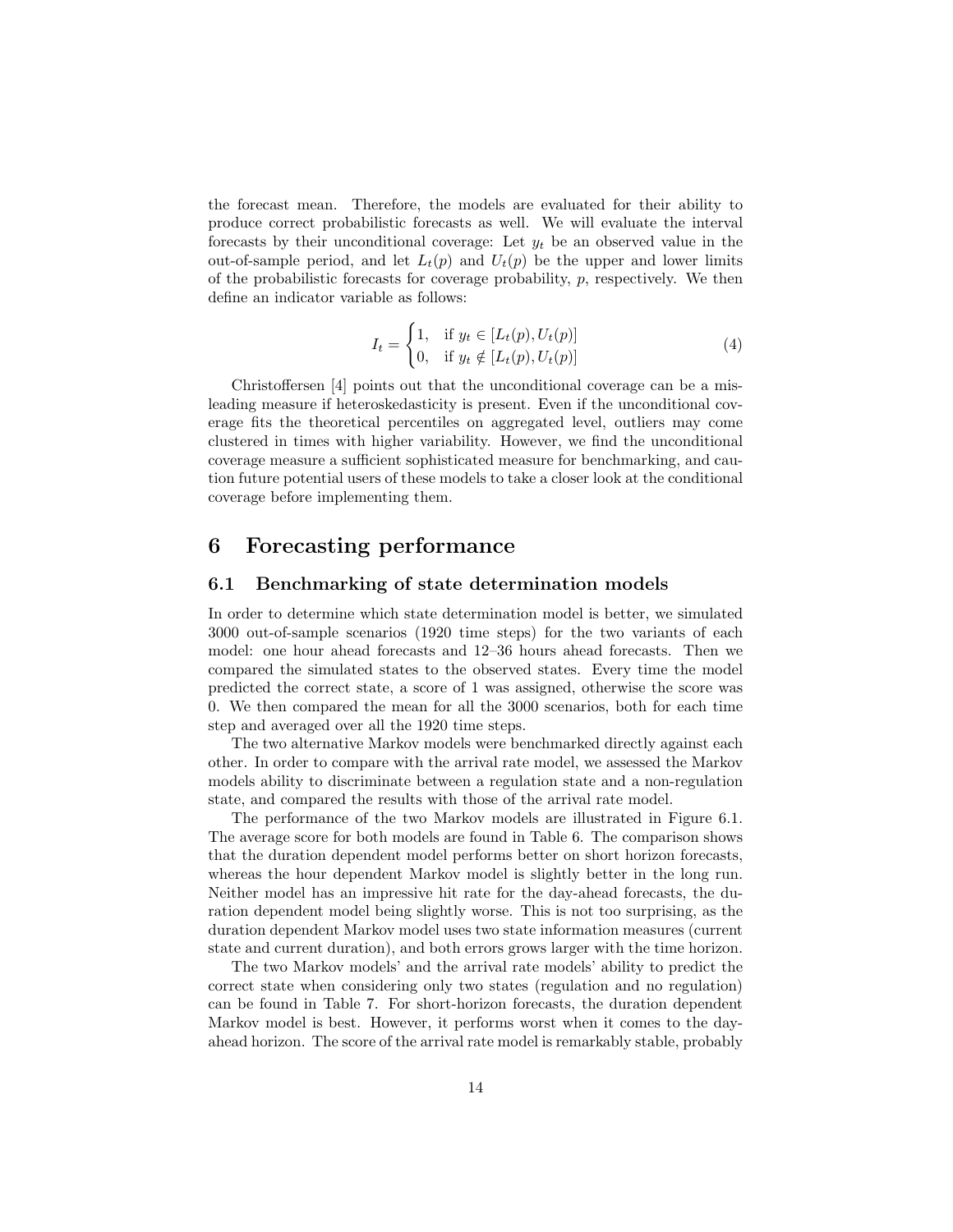

Figure 3: Share of correct predicted balancing state from the three state Markov models, hour by hour in the out-of-sample period. The week numbers are displayed on the horizontal axis. Forecasts are for a) one hour ahead, hour specific Markov model b) one hour ahead duration dependent Markov model, c) dayahead forecast, hour specific Markov model, d) day-ahead forecast, duration dependent Markov model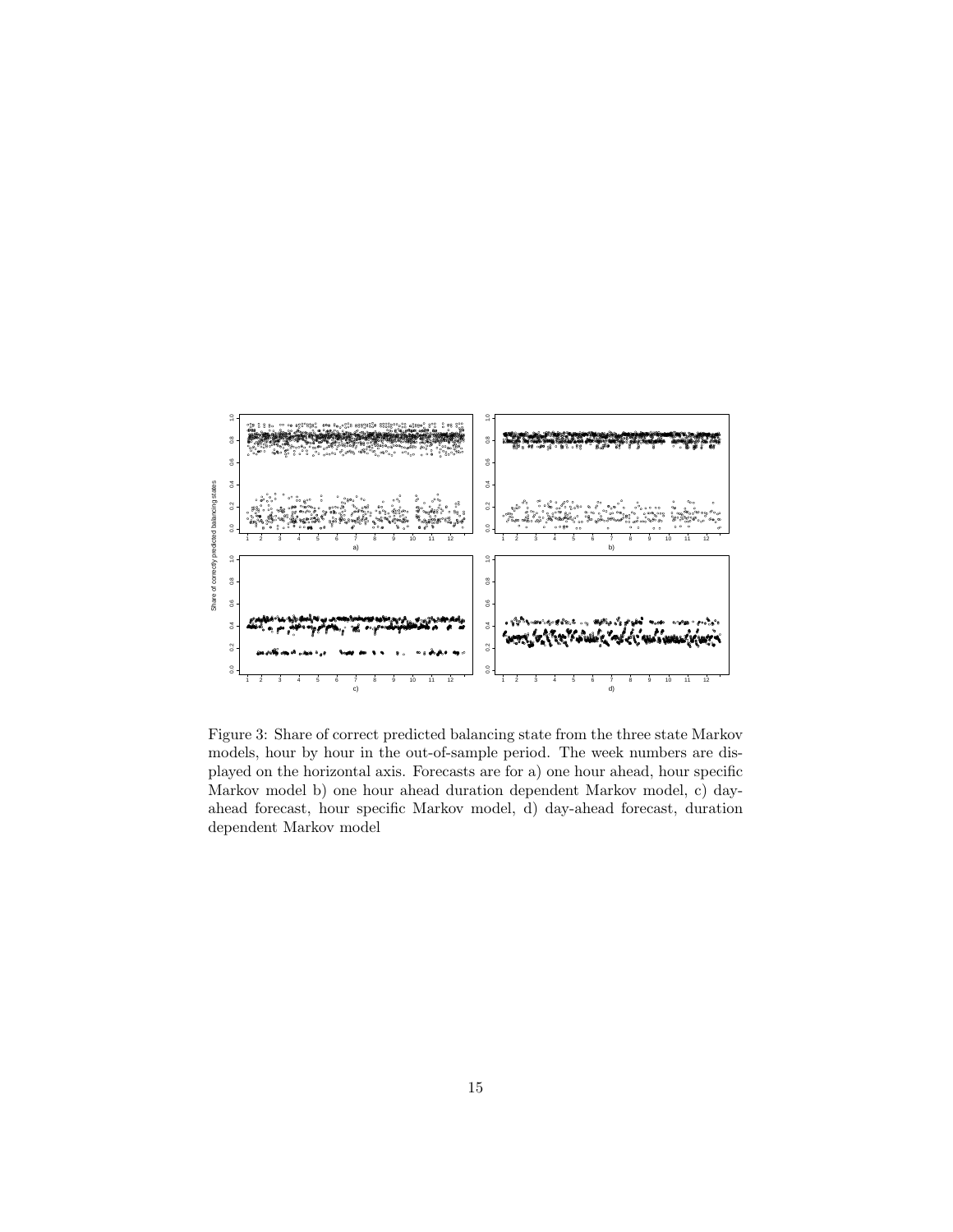Table 6: Share of correctly predicted balancing states (up, down, no balancing)

| Forecast horizon (hours ahead) |      | $1 \quad 12 - 36$ |
|--------------------------------|------|-------------------|
| Hour specific Markov           | 0.63 | 0.37              |
| Duration dependent Markov      | 0.73 | 0.35              |

due to the relative stable arrival rate (moving average coefficient  $\alpha$  as low as 0.01).

Table 7: Share of correctly predicted balancing state. Two states : balancing, no balancing

| Forecast hours ahead                                              | Т.                                       | -12-36 |
|-------------------------------------------------------------------|------------------------------------------|--------|
| Arrival rate<br>Hour specific Markov<br>Duration dependent Markov | $0.59 \quad 0.59$<br>$0.67$ 0.54<br>0.73 | 0.51   |

For day-ahead forecasts it seems that the hour specific Markov model and the arrival rate model give the best forecast. As they are qualitatively different in the number of states they are able to predict, the analyst must weigh the arrival rate model's precision against the disadvantage of operating with only a binary balancing state.

#### 6.2 Benchmarking of balancing volume forecasting models

The mean average error of the four different models can be found in Table 8. The ranking of the different model is quite clear: for short-term forecasting (one hour ahead), the SARMA-model outperforms all other models in all weeks. For day-ahead forecast, the CROST model with unevenly spaced time series is best for all weeks, except week 1 and 8 where the SARMA-model is better. The task of predicting the day-ahead balancing market volume is difficult; the SARMA model has the worst performance in week 10 and 12, whereas the CROST model is the worst in week 1. Thus, for day-ahead forecasting, no model is unambiguously the best. The models without memory - RAND and HIST - perform badly in times of spikes - for instance in week 1, 9 and 11 (cf Fig  $1$ ).

The models' ability to create well calibrated probabilistic forecasts can be evaluated by studying Table 9. The table shows how many of the observed values that fall within the limits of four specified interquantile ranges: 50, 75, 90 and 99 %. Generally, the models are too narrow in the middle range, except for the SARMA model, which is too wide. Extreme values are captured quite well for all the models. No model captures the probabilistic structure for onehour ahead forecast very well, but for day-ahead forecast the CROST model has a better performance.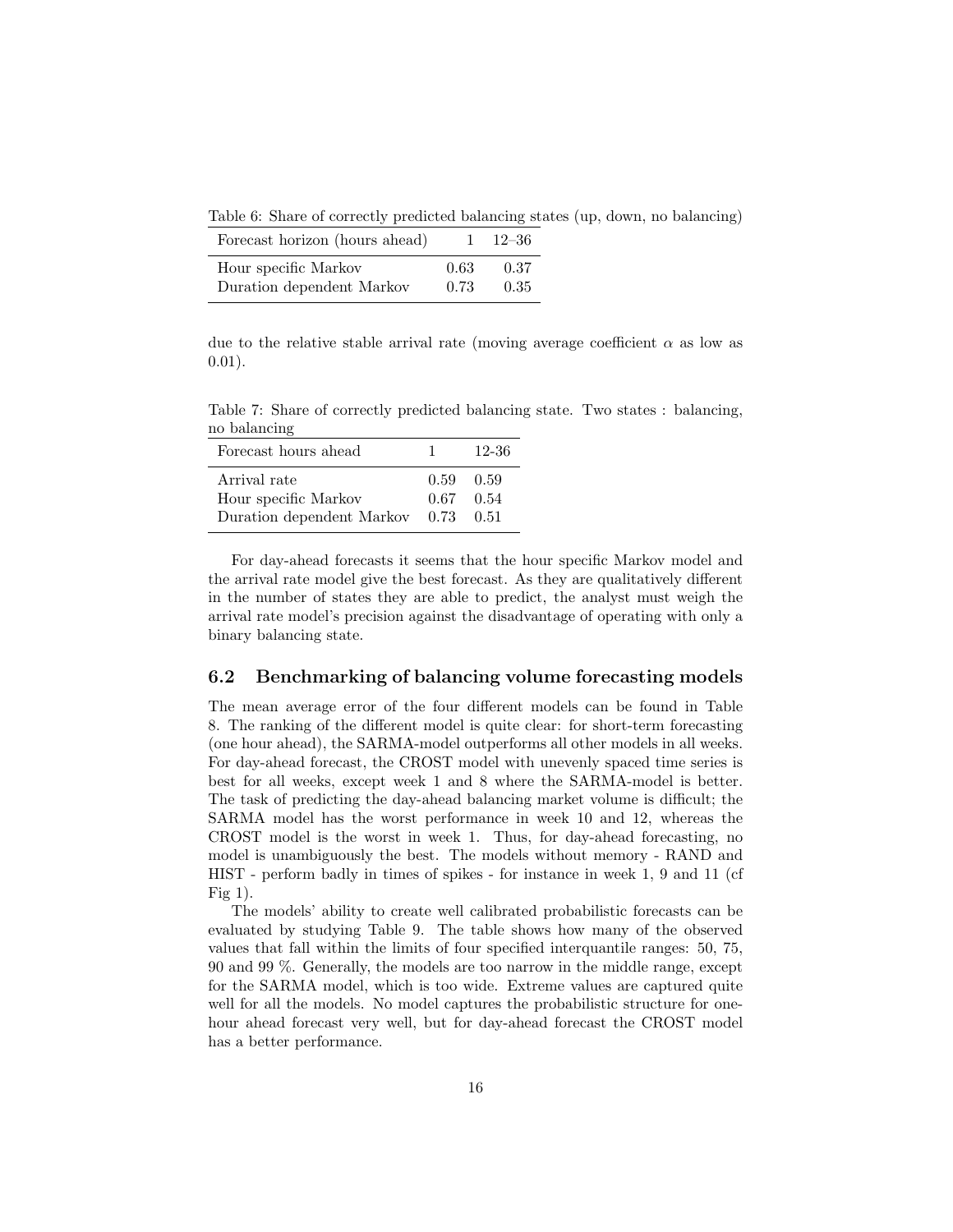|                |           |             |       | One hour ahead forecast |       |        |        | Day ahead forecast |        |
|----------------|-----------|-------------|-------|-------------------------|-------|--------|--------|--------------------|--------|
| W              | $ \nu_t $ | <b>RAND</b> | HIST  | SARMA                   | CROST | RAND   | HIST   | SARMA              | CROST  |
| 1              | 109.80    | 77.68       | 76.73 | 37.99                   | 67.53 | 108.44 | 107.25 | 103.63             | 110.18 |
| $\overline{2}$ | 59.12     | 59.74       | 53.96 | 33.56                   | 46.73 | 88.97  | 86.50  | 54.64              | 30.60  |
| 3              | 86.65     | 65.54       | 60.36 | 44.57                   | 68.79 | 100.28 | 98.39  | 72.20              | 45.17  |
| 4              | 35.05     | 66.18       | 54.83 | 34.13                   | 33.79 | 63.47  | 60.97  | 61.09              | 20.61  |
| 5              | 90.43     | 68.02       | 56.23 | 41.69                   | 96.00 | 79.61  | 80.41  | 71.47              | 47.40  |
| 6              | 43.03     | 61.29       | 43.23 | 25.02                   | 33.21 | 73.88  | 70.54  | 53.46              | 25.54  |
| 7              | 21.45     | 49.28       | 35.97 | 15.22                   | 19.38 | 51.82  | 50.19  | 27.99              | 14.69  |
| 8              | 43.02     | 53.49       | 44.04 | 18.97                   | 33.62 | 56.60  | 56.10  | 19.04              | 25.89  |
| 9              | 121.85    | 83.81       | 80.12 | 35.90                   | 78.31 | 106.29 | 107.01 | 78.69              | 65.02  |
| 10             | 94.84     | 89.05       | 77.77 | 35.48                   | 58.70 | 87.94  | 87.48  | 145.74             | 50.86  |
| 11             | 98.37     | 73.21       | 71.35 | 43.86                   | 65.66 | 117.01 | 113.50 | 57.52              | 55.78  |
| 12             | 39.88     | 45.85       | 36.59 | 30.60                   | 39.85 | 66.52  | 64.10  | 104.29             | 41.55  |

Table 8: Mean absolute error of balancing market volume forecasting for various models. MWh. Weekly average.

Table 9: Unconditional coverage. Percentage of observed balancing volume that fall within the interval specified by the simulated values' median  $+$ - range $/2$ 

| One hour ahead forecast |             |       |         |             |             |         | Day ahead forecast |       |
|-------------------------|-------------|-------|---------|-------------|-------------|---------|--------------------|-------|
| Range                   | <b>RAND</b> | HIST  | SARMA   | CROST       | <b>RAND</b> | HIST    | SARMA              | CROST |
| $50\%$                  | 24.90       | 30.94 | - 77.76 | 24.32 15.16 |             | - 15.36 | 74.01              | 43.18 |
| $75\%$                  | 42.03       | 43.07 | 87.66   | 82.60       | 71.77       | 71.98   | 84.64              | 77.60 |
| $90\%$                  | 87.86       | 82.24 | 93.75   | 93.44       | 90.36       | 91.82   | 91.30              | 88 13 |
| $99\%$                  | 99.32       | 98.65 | 97.55   | 98.18       | 99.95       | 99.69   | 97.92              | 97.45 |

Conclusively, the models with memory generally perform better than those without memory on both short and day-ahead horizons. No model is unambiguously the best in all respects; however, the CROST model has satisfactory performance on the day-ahead forecasts both in terms of capturing the spread and having a mean average error lower than the other models for all but two weeks. The SARMA model has relatively low mean average errors in forecasting the balancing volume an hour ahead, but the variance is too large. This result was anticipated by [7] for models that do not separate the stochastic processes of arrival and size of demand.

### 6.3 Benchmarking of price forecasts

In Table 10, the weekly average mean absolute error for forecasts of balancing market premium is shown. For the one hour ahead forecast, the naive model is hard to beat. In 8 of the 12 weeks, the naive model has the best short-term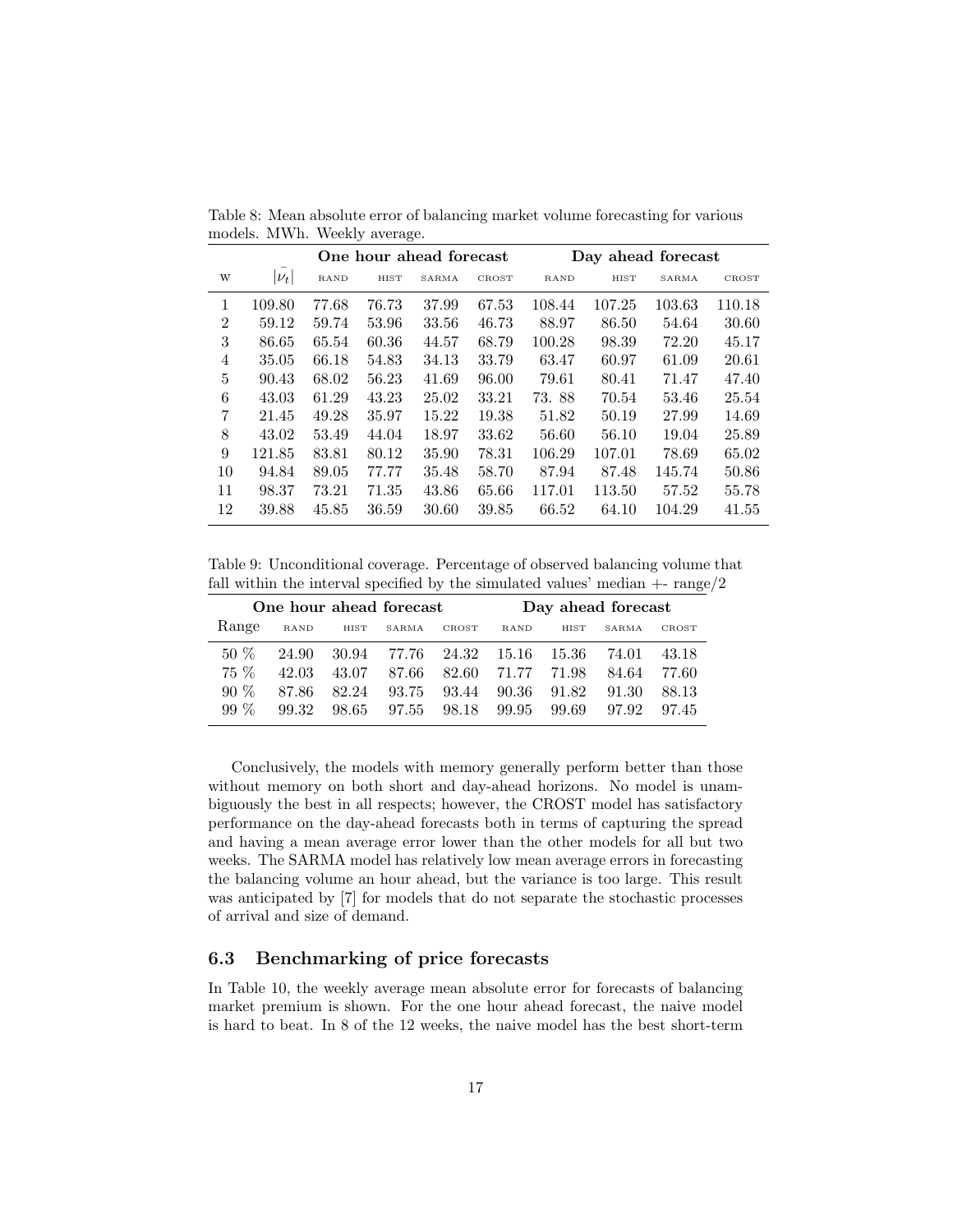performance. The ARM model generally performs well, and is best in 3 of 12 weeks, whereas the pure ARMA model is best in one week. The EXO model seems to be a little less accurate for one hour ahead forecast. This is to be expected, since the linkage from time step to time step in the EXO model is based on balancing state and balancing volume, and not on balancing premium directly. Since the correlation between balancing market volume and price is lower than it historically has been, balancing volume acts as a worse predictor for the balancing premium than the lagged values of the premium itself.

For the day-ahead forecasts, the striking result is how similar the four nonnaive models perform. Moreover, the mean average error of the models is very close to the mean absolute balancing market premium of that week. Thus, the accuracy of the model is comparable to a model where the balancing market premium forecast is constant and zero. A practitioner of forecasting might find this a disappointing result, but keeping the structure of the power market in mind, the result is not too surprising. Factors that could influence the balancing market price, such as the outage of plants, weather conditions or production from intermittent sources, will be taken into account when performing dayahead bidding if known before the closure of the day-ahead market, and thus are reflected in the spot market price rather than the balancing market price. Thus, there is no information basis that can aid the forecasting of next day's balancing prices before the day-ahead market has closed.

The naive model, which uses the balancing prices from the day before (shifted back to account for weekend effects if necessary), performs worse than the other models in all but two weeks.

|                |              | One hour ahead forecast |       |       |       |              |       |       | Day ahead forecast |       |              |
|----------------|--------------|-------------------------|-------|-------|-------|--------------|-------|-------|--------------------|-------|--------------|
| W              | $ \delta_t $ | ARMA                    | ARX   | ARM   | EXO   | <b>NAIVE</b> | ARMA  | ARX   | ARM                | EXO   | <b>NAIVE</b> |
| 1              | 40.82        | 14.89                   | 19.39 | 11.51 | 26.50 | 9.68         | 40.92 | 41.11 | 40.31              | 40.76 | 46.61        |
| $\overline{2}$ | 53.19        | 29.21                   | 49.61 | 28.76 | 45.68 | 29.41        | 53.37 | 52.89 | 54.55              | 53.31 | 64.91        |
| 3              | 93.19        | 48.63                   | 68.32 | 50.92 | 82.98 | 42.56        | 93.03 | 94.77 | 93.39              | 94.12 | 145.76       |
| 4              | 64.23        | 41.05                   | 72.61 | 43.64 | 62.56 | 42.63        | 64.81 | 65.12 | 64.20              | 65.69 | 85.62        |
| 5              | 40.86        | 14.70                   | 18.02 | 9.78  | 26.95 | 9.57         | 41.06 | 41.18 | 39.17              | 41.13 | 42.84        |
| 6              | 30.15        | 15.32                   | 23.80 | 15.28 | 22.81 | 15.19        | 30.36 | 30.28 | 31.21              | 30.18 | 38.52        |
| 7              | 36.98        | 18.03                   | 25.51 | 17.02 | 32.70 | 16.03        | 37.66 | 37.44 | 37.89              | 37.63 | 47.43        |
| 8              | 31.38        | 12.38                   | 16.09 | 9.98  | 25.88 | 9.10         | 31.75 | 31.79 | 30.57              | 32.39 | 35.26        |
| 9              | 32.90        | 11.90                   | 14.73 | 8.24  | 19.44 | 7.52         | 33.13 | 32.97 | 31.91              | 33.16 | 21.19        |
| 10             | 32.66        | 12.44                   | 14.63 | 10.26 | 19.53 | 8.58         | 32.69 | 32.62 | 31.61              | 32.06 | 29.08        |
| 11             | 89.66        | 49.27                   | 82.98 | 49.16 | 78.58 | 52.48        | 89.74 | 90.22 | 88.40              | 90.28 | 131.84       |
| 12             | 87.58        | 63.25                   | 88.48 | 57.07 | 81.80 | 64.68        | 87.58 | 88.39 | 87.98              | 87.85 | 145.47       |

Table 10: Mean absolute error for various BMpremium models. NOK/MWh. Weekly average.

The evaluation of the methods' probabilistic forecasts are displayed in Table 11. The table shows a clear distinction between the models which includes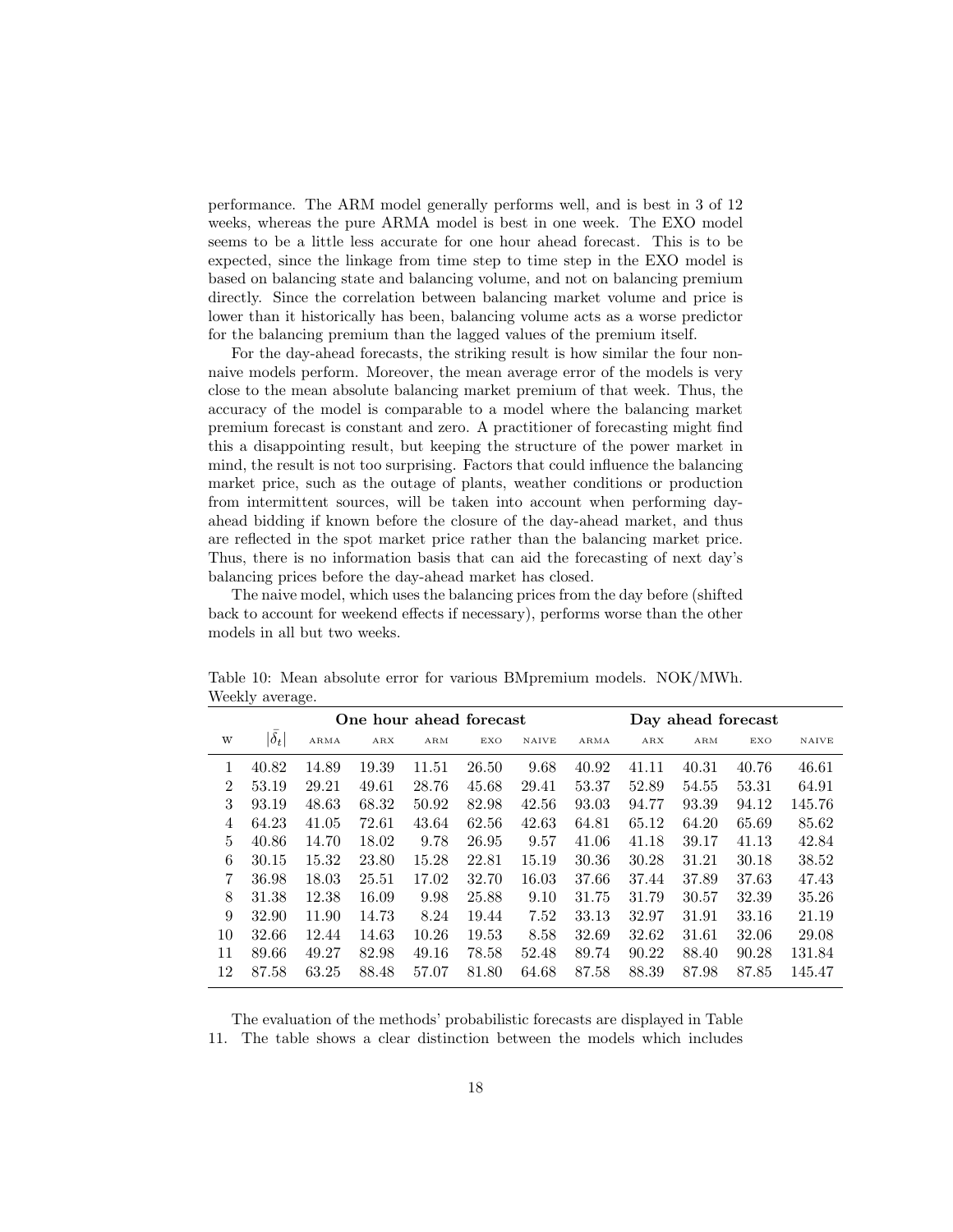state information (EXO and ARM) versus those which are purely time series based (ARMA and ARX). The models without state information generally have forecasts that are too wide. This illustrates the point of Croston [7] - not discriminating between demand and non-demand in forecasting may lead to an overestimation of variance. Although admittedly not perfect, the models that include state information better reflect the distribution of the observed values. For day-ahead forecasts, the EXO-model performs slightly better than the ARM-model. This may be due to the fact that the ARM-model is based on a Markov model for state determination, whereas the EXO-model is based on a balancing volume model that utilises a moving average arrival rate for determining the balancing state. As seen in Section 6.1, the arrival rate model performs better than Markov models for day-ahead forecasts.

Table 11: Unconditional coverage. Percentage of observed balancing market premiums that fall within the interval specified by the simulated values' median  $+$ - range $/2$ 

|        | One hour ahead forecast |       |             |       | Day ahead forecast |       |        |       |
|--------|-------------------------|-------|-------------|-------|--------------------|-------|--------|-------|
| range  | ARMA                    | ARX   | ARM         | EXO   | ARMA               | A R X | ARM    | EXO   |
| .50\%  | 86.51                   | 79.01 | 39.01 58.44 |       | 80.36              | 80.63 | -37.76 | 14.27 |
| $75\%$ | 91.98                   | 89.22 | 79.84 67.71 |       | 92.97              | 92.76 | 78.13  | 77.19 |
| $90\%$ | 94.48                   | 92.45 | 88.70       | 83.07 | 95.21              | 95.21 | 89.32  | 91.56 |
| $99\%$ | 96.77                   | 94.69 | 94.64       | 96.09 | 97.08              | 97.24 | 95.36  | 96.41 |

The results from the evaluation of the probabilistic forecast shown in Table 11 imply that building models for forecasting balancing market prices is not futile, even though the forecasts are outperformed by naive models on an hourahead horizon, and even though the average errors for day-ahead forecasts are on the same level as a constant forecast of zero would have delivered. The shape of the simulated distribution is important for making good operational decisions in real bidding situations. Studying the day-ahead forecasts we note that models without balancing state descriptions severely overestimate variance, and create too wide forecasts. The models with explicit information on balancing state (ARM and EXO) create better interval forecasts.

# 7 Conclusions

In this paper, we have recreated and developed three models for the prediction of balancing state, four models for the prediction of balancing volume and five models for forecasting of the balancing market price premium. All models have been benchmarked, with special emphasis of the ability of the model to create balancing market premium forecast that can assist the bidding process where a producer has to decide on how to allocate power between the day-ahead market and the balancing market.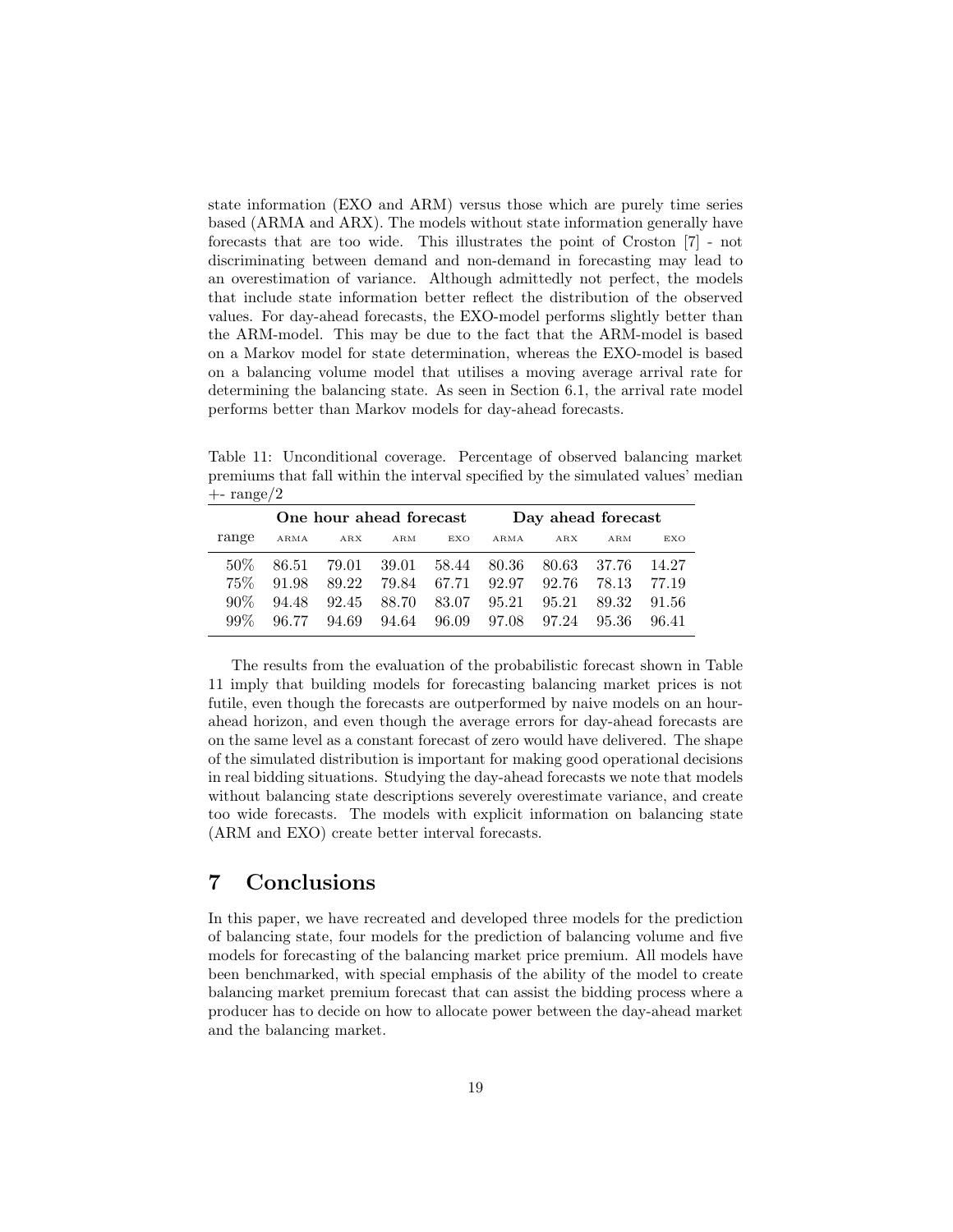Our analysis confirms that it is hard to predict the balancing market before the closure of the day-ahead market. The balancing market is designed to handle unforeseen events and fluctuation, and therefore we are not surprised by concluding that the volume and the premium in the balancing market are random. In fact, it could be interpreted as a sign of an efficient electricity market that it is not possible to predict the balancing market price. Any predictable relation between the information available before the closing of the day-ahead market and the balancing market would open speculative possibilities, as the producers then could make a profit by buying in the day-ahead market and sell in the balancing market (or vice versa).

However, stating that it is impossible to capture the expected balancing market premium precisely, does not mean that balancing market forecasting is futile or that it does not matter which forecasting model that is used. The evaluation of the interval forecasts clearly shows that models which include balancing state describe the distribution of the forecasted premium or volume far better than models without balancing state information. Thus, we have shown that the observations of Croston [7] also applies to the balancing market: Separating between demand and non-demand is important for estimating the variance correctly. Getting the distribution of scenarios right is crucial for stochastic optimization models, thus for that purpose we strongly recommend using models with balancing state information for scenario generation.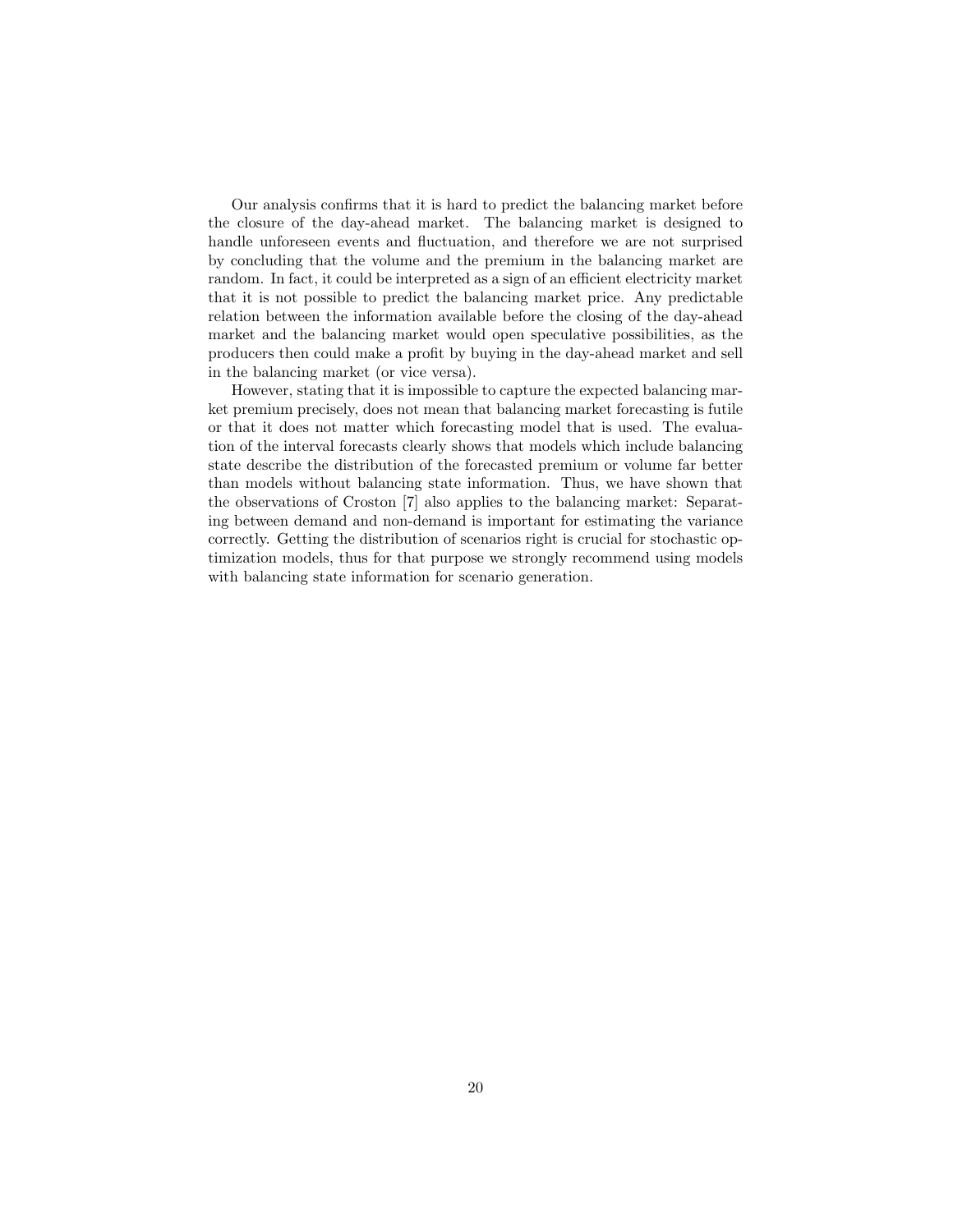# A Balancing state data

An initial Markov transition probability matrix was constructed by simply counting and normalizing historical transitions. If we define the set

$$
\mathcal{E}_{ij} = \{e_t : e_t = i, e_{t-1} = j\}
$$
\n(A.1)

the transition probability matrix is determined as follows:

$$
p_{ij} = \frac{\# \mathcal{E}_{ij}}{\sum_{k=1}^{3} \# \mathcal{E}_{ik}}, i, j = 1, 2, 3
$$
 (A.2)

where 1=no regulation,  $2=$  upward balancing and  $3=$  downward balancing.

To find out whether the estimated probability matrix was homogenous across all 24 hours of the day, one transition probability matrix per hour was calculated. Pearson's chi-square test was used to determine whether the hourly transition probability matrices were significantly different from the matrices for all hours. The results are presented in Table A.1. The hours with significantly different transition probabilities are marked with asterisks.

For completeness, the estimated hour dependent transition probability matrices are displayed in Table A.2 and the duration dependent probability matrices are displayed in Table A.3.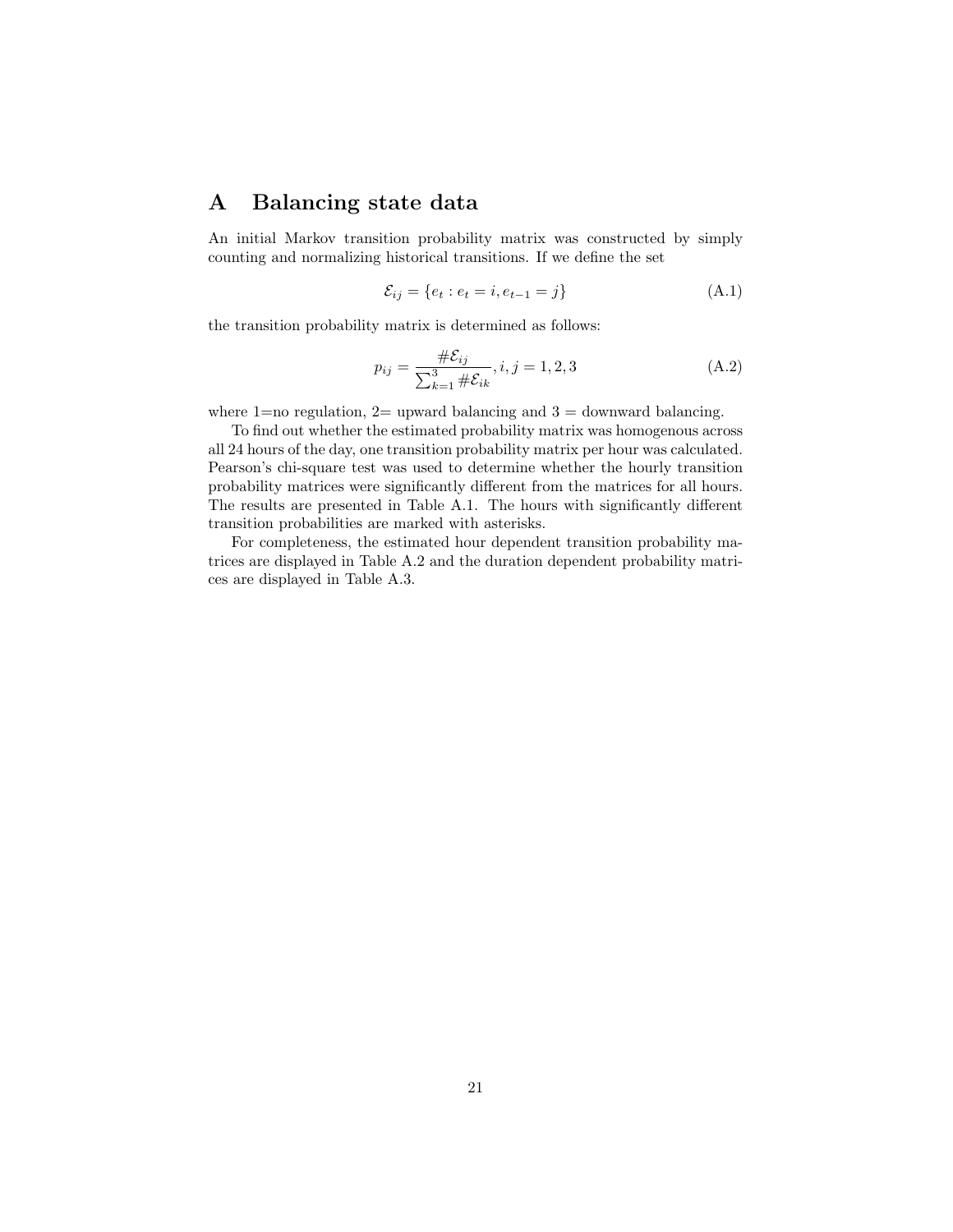| hour   | test score |
|--------|------------|
| 1      | $**24.81$  |
| 2      | 8.20       |
| 3      | 11.54      |
| 4      | $*17.60$   |
| 5      | 7.01       |
| 6      | $*16.68$   |
| 7      | $***51.20$ |
| 8      | 4.72       |
| 9      | 6.80       |
| $10\,$ | 3.82       |
| 11     | 2.97       |
| 12     | 2.34       |
| 13     | 3.34       |
| 14     | 6.92       |
| 15     | 8.11       |
| 16     | 3.61       |
| 17     | 3.80       |
| 18     | 6.17       |
| 19     | 2.28       |
| 20     | 0.42       |
| 21     | 7.87       |
| 22     | 3.09       |
| 23     | 8.07       |
| 24     | $***70.58$ |

Table A.1: Test values for Pearsons chi-square test for goodness of fit. Values marked with  $\frac{\ast}{\ast}$   $\frac{\ast\ast}{\ast}$  represent values over the critical value on a 95/99/99.9% level for a chi-square distribution with 8 degrees of freedom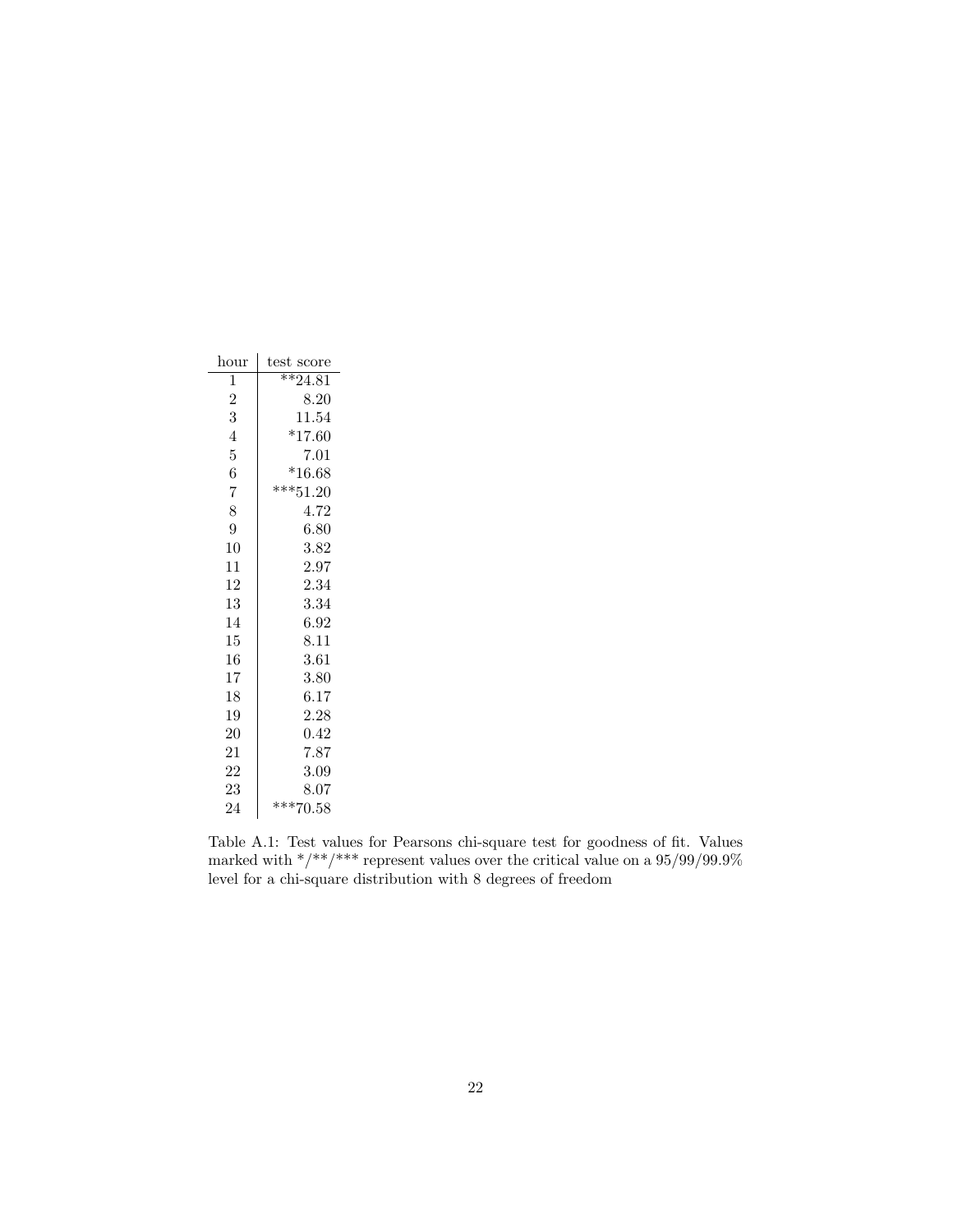|      |                              |                      |                                                                                                                       |                      |                              |                                                                                          | $(c)$ Hour 3                 |                   |
|------|------------------------------|----------------------|-----------------------------------------------------------------------------------------------------------------------|----------------------|------------------------------|------------------------------------------------------------------------------------------|------------------------------|-------------------|
|      |                              |                      |                                                                                                                       |                      |                              | (a) Hour 1 (b) Hour 2 (c) Hour 3<br>0.75 0.09 0.15 0.85 0.07 0.09 0.87 0.05 0.08         |                              |                   |
|      | $0.26$ $0.69$ $0.05$         |                      | $0.16$ $0.82$ $0.01$                                                                                                  |                      |                              |                                                                                          | $0.17$ $0.83$ $0.00$         |                   |
|      |                              | $0.15$ $0.01$ $0.84$ |                                                                                                                       |                      | $0.06$ $0.01$ $0.93$         |                                                                                          | $0.06$ $0.00$ $0.94$         |                   |
|      | $(d)$ Hour 4                 |                      |                                                                                                                       |                      | $(e)$ Hour $5$               |                                                                                          | $(f)$ Hour 6                 |                   |
|      |                              |                      | $0.95$ $0.02$ $0.02$ $0.92$ $0.03$ $0.04$                                                                             |                      |                              | 0.85                                                                                     |                              | $0.06$ 0.10       |
|      | $0.14$ $0.86$ $0.00$         |                      |                                                                                                                       |                      | $0.20 \quad 0.79 \quad 0.01$ |                                                                                          | $0.30 \quad 0.67 \quad 0.02$ |                   |
|      |                              | $0.11$ $0.00$ $0.89$ |                                                                                                                       |                      | $0.17$ $0.01$ $0.82$         |                                                                                          | $0.25\quad 0.00\quad 0.75$   |                   |
|      |                              | $(g)$ Hour $7$       |                                                                                                                       |                      |                              | $(h)$ Hour 8 $(i)$ Hour 9                                                                |                              |                   |
|      |                              |                      | $0.70$ $0.22$ $0.09$ $0.80$ $0.08$ $0.12$                                                                             |                      |                              |                                                                                          | $0.81\quad 0.08\quad 0.11$   |                   |
|      | $0.26$ $0.71$ $0.03$         |                      | $0.14$ $0.86$ $0.00$                                                                                                  |                      |                              |                                                                                          | $0.19$ $0.78$ $0.03$         |                   |
|      | $0.29$ 0.03                  |                      | $0.68$ $0.19$ $0.01$ $0.80$                                                                                           |                      |                              |                                                                                          | $0.20 \quad 0.02 \quad 0.78$ |                   |
|      |                              | $(j)$ Hour 10        | $(k)$ Hour 11                                                                                                         |                      |                              | $(l)$ Hour 12                                                                            |                              |                   |
|      | $0.82$ $0.11$ $0.07$         |                      |                                                                                                                       |                      | $0.86$ 0.08 0.06             |                                                                                          | $0.83$ $0.09$ $0.09$         |                   |
|      | $0.20 \quad 0.80 \quad 0.00$ |                      |                                                                                                                       |                      | $0.16$ $0.83$ $0.01$         |                                                                                          | $0.15$ $0.84$ $0.02$         |                   |
|      | $0.20 \quad 0.01$            | 0.79                 |                                                                                                                       |                      | $0.20 \quad 0.01 \quad 0.79$ |                                                                                          | $0.15$ $0.01$ $0.83$         |                   |
|      |                              |                      | $(m)$ Hour 13 $(n)$ Hour 14                                                                                           |                      |                              | $(o)$ Hour $15$                                                                          |                              |                   |
|      |                              |                      | $0.85$ $0.06$ $0.10$ $0.87$ $0.05$ $0.08$                                                                             |                      |                              |                                                                                          | $0.86$ $0.08$ $0.06$         |                   |
|      | $0.19$ $0.79$ $0.01$         |                      | $0.13 \quad 0.86 \quad 0.01$                                                                                          |                      |                              |                                                                                          | $0.13 \quad 0.86 \quad 0.01$ |                   |
|      |                              |                      | $0.10$ $0.01$ $0.89$ $0.11$ $0.00$ $0.89$                                                                             |                      |                              |                                                                                          | $0.09 \quad 0.02 \quad 0.89$ |                   |
|      |                              |                      | (p) Hour $16$ (q) Hour $17$                                                                                           |                      |                              | $(r)$ Hour 18                                                                            |                              |                   |
|      | $0.83$ $0.10$ $0.07$         |                      | $0.82$ $0.11$ $0.07$                                                                                                  |                      |                              |                                                                                          | $0.79$ $0.12$ $0.09$         |                   |
|      | $0.20$ $0.80$ $0.00$         |                      |                                                                                                                       | $0.15$ $0.84$ $0.01$ |                              |                                                                                          | $0.16$ $0.84$ $0.00$         |                   |
|      |                              |                      | $0.13 \quad 0.02 \quad 0.85 \qquad 0.15 \quad 0.02 \quad 0.84$                                                        |                      |                              |                                                                                          | $0.20 \quad 0.02 \quad 0.79$ |                   |
|      |                              |                      |                                                                                                                       |                      |                              | (s) Hour 19 (t) Hour 20 (u) Hour 21                                                      |                              |                   |
|      | $0.83$ $0.08$ $0.08$         |                      |                                                                                                                       |                      | $0.82 \quad 0.09 \quad 0.09$ |                                                                                          | $0.85$ $0.05$ $0.10$         |                   |
|      | $0.18$ $0.82$ $0.00$         |                      | $0.21 \quad 0.78 \quad 0.01$                                                                                          |                      |                              | 0.28                                                                                     |                              | $0.70 \quad 0.02$ |
| 0.16 |                              |                      | $0.02 \quad 0.82 \qquad 0.15 \quad 0.01 \quad 0.84$                                                                   |                      |                              | 0.14                                                                                     |                              | $0.01$ 0.85       |
|      |                              |                      |                                                                                                                       |                      |                              | (v) Hour 22 (w) Hour 23 (x) Hour 24                                                      |                              |                   |
|      |                              |                      |                                                                                                                       |                      |                              | $0.84\quad 0.09\quad 0.06\qquad 0.85\quad 0.06\quad 0.09\qquad 0.73\quad 0.11\quad 0.17$ |                              |                   |
|      |                              |                      | $\begin{array}{cccccc} 0.23 & 0.76 & 0.01 & 0.21 & 0.77 & 0.02 \ 0.16 & 0.02 & 0.82 & 0.25 & 0.01 & 0.73 \end{array}$ |                      |                              |                                                                                          | $0.36\quad 0.58\quad 0.06$   |                   |
|      |                              |                      |                                                                                                                       |                      |                              | 0.28                                                                                     | 0.03                         | 0.69              |

Table A.2: Hour dependent transition probability matrices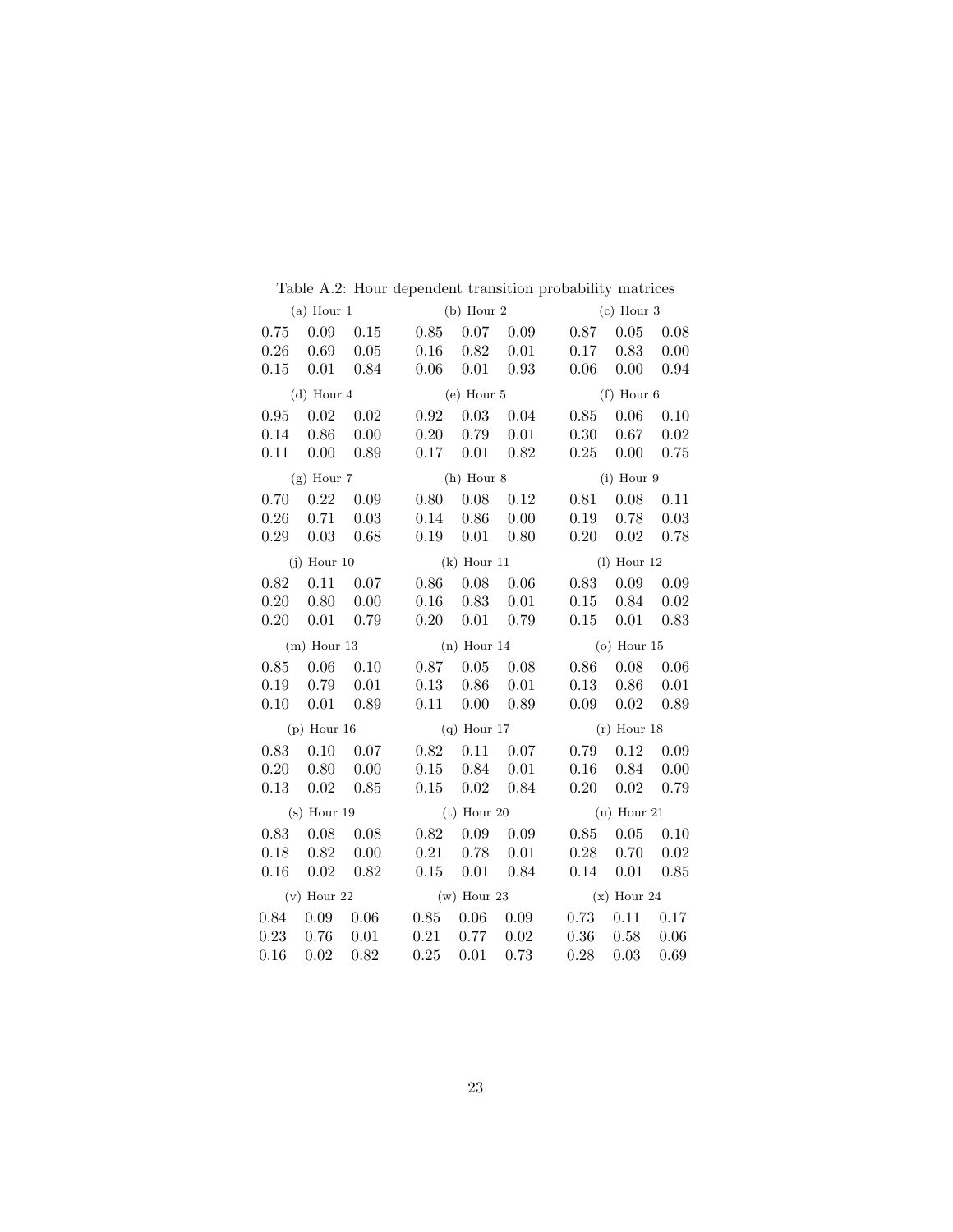Table A.3: Duration dependent transition probability matrices

| (a)  | Duration 0h     |      |                           | (b) Duration 1h |      |      | $(c)$ Duration $2h$ |      |
|------|-----------------|------|---------------------------|-----------------|------|------|---------------------|------|
| 0.79 | 0.11            | 0.10 | 0.80                      | 0.09            | 0.11 | 0.85 | 0.07                | 0.09 |
| 0.15 | 0.84            | 0.01 | 0.24                      | 0.74            | 0.02 | 0.24 | 0.74                | 0.02 |
| 0.12 | 0.01            | 0.87 | 0.19                      | 0.02            | 0.79 | 0.19 | 0.02                | 0.80 |
|      | (d) Duration 3h |      |                           | (e) Duration 4h |      |      | $(f)$ Duration 5h   |      |
| 0.83 | 0.08            | 0.09 | 0.84                      | 0.07            | 0.09 | 0.83 | 0.08                | 0.09 |
| 0.24 | 0.75            | 0.01 | 0.20                      | 0.79            | 0.01 | 0.21 | 0.76                | 0.03 |
| 0.19 | 0.01            | 0.80 | 0.19                      | 0.02            | 0.79 | 0.20 | 0.01                | 0.79 |
|      |                 |      | $(g)$ Duration 6h or more |                 |      |      |                     |      |
|      |                 |      | 0.85                      | 0.08            | 0.07 |      |                     |      |
|      |                 |      | 0.15                      | 0.83            | 0.01 |      |                     |      |
|      |                 |      | 0.14                      | 0.01            | 0.85 |      |                     |      |
|      |                 |      |                           |                 |      |      |                     |      |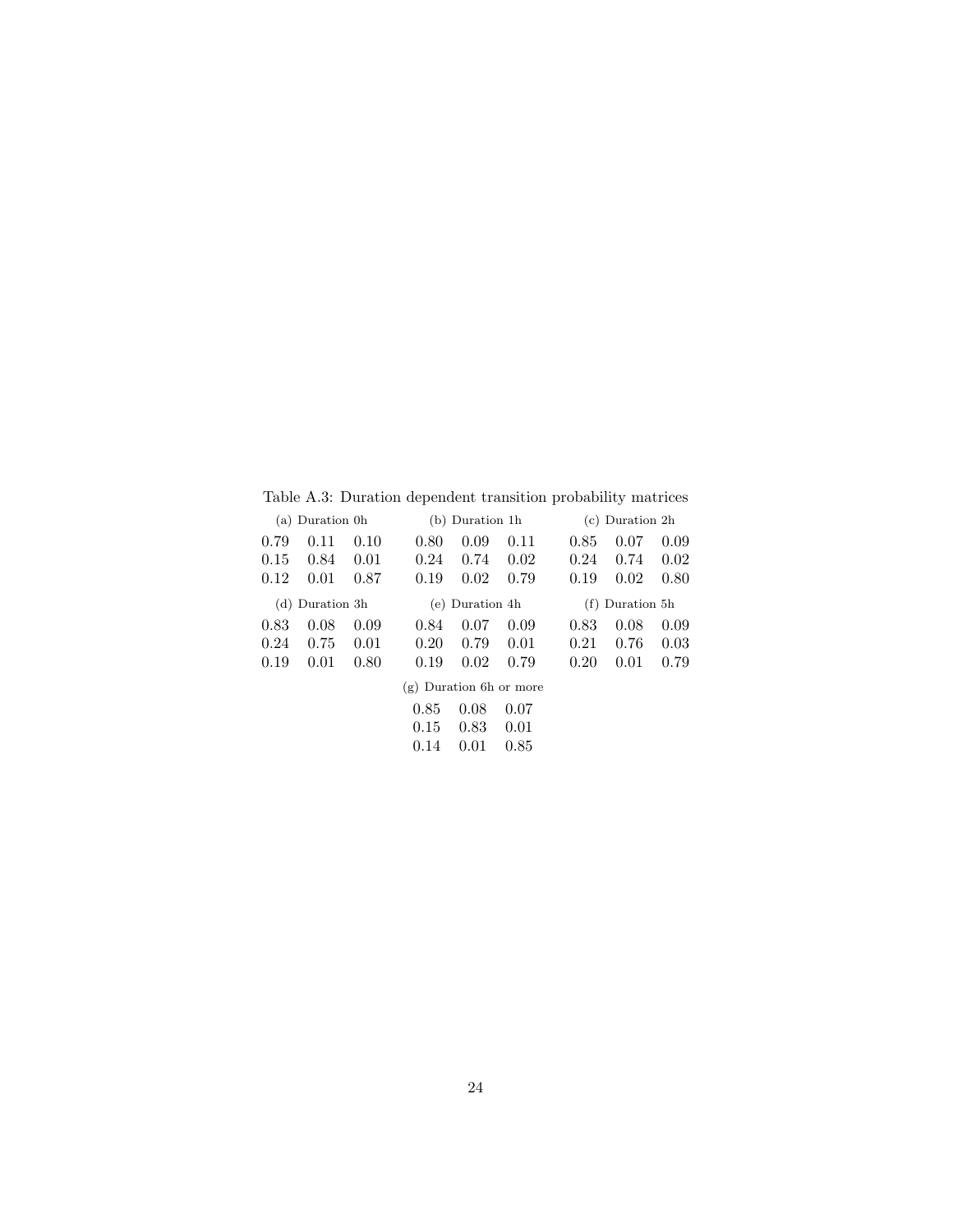### B Parameters for balancing volume models

#### B.1 Parameters for the RAND model

The general extreme value (GEV) distribution is described by three parameters: location,  $\mu$ , scale,  $\sigma$ , and shape,  $\xi$ . The cumulative distribution function is defined as [5]:

$$
F(x; \mu, \sigma, \xi) = exp\left\{-[1 + \xi \frac{(x - \mu)}{\sigma}]^{-1/\xi}\right\}
$$
 (B.1)

The estimated parameters for a GEV districtution of the balancing volume for upward and downward balancing respectively, are presented in Table B.1. The fit to observed data can be studied in Figure B.1.

Table B.1: Parameters of the generalized extreme value distribution

|      | $\mu$   | ≻       | $\sigma$ |
|------|---------|---------|----------|
| Up   | 49.5336 | 46.9240 | 0.5980   |
| S.E. | 0.8339  | 0.8422  | 0.0192   |
| Down | 67.6915 | 62.5597 | 0.5400   |
| S.F. | 0.9958  | 0.9686  | 0.0169   |

#### B.2 Parameters for the SARMA model

A SARMA $(1,2)(1,1)$  was found appropriate for the balancing market volume. Parameters were estimated with maximum likelihood with the Forecast package 4.03 in R [14], and can be found in Table B.2.

Table B.2: Estimated parameters of the SARMA forecast model for volumes

|     | $\mathcal{D}$ 1     | $H_1$ | θ2                                  | $\Phi_1$ | $\Theta_1$ |  |
|-----|---------------------|-------|-------------------------------------|----------|------------|--|
|     | Value 0.8434 0.1299 |       | $-0.0599$ $0.9219$                  |          | -0.8884    |  |
| SE. |                     |       | $0.0054$ $0.0092$ $0.0089$ $0.0170$ |          | 0.0203     |  |
|     | $\sigma^2 = 4987$   |       |                                     |          |            |  |

#### B.3 Parameters for the CROST model

The algorithm for estimating parameters for an unevenly spaced, stationary AR1-process is described in [9]. The autoregressive coefficient, $\phi$  was found using non-linear optimization minimizing the sum of squared residuals.  $\Delta_k$  is defined as the number of hours since last regulation incident.

$$
\min_{\phi \in \{-1,1\}} \text{RSS}_{i} = \sum_{i}^{n} (\nu_{t_{i+1}} - \phi^{\Delta_k} \nu_t)^2
$$
\n(B.2)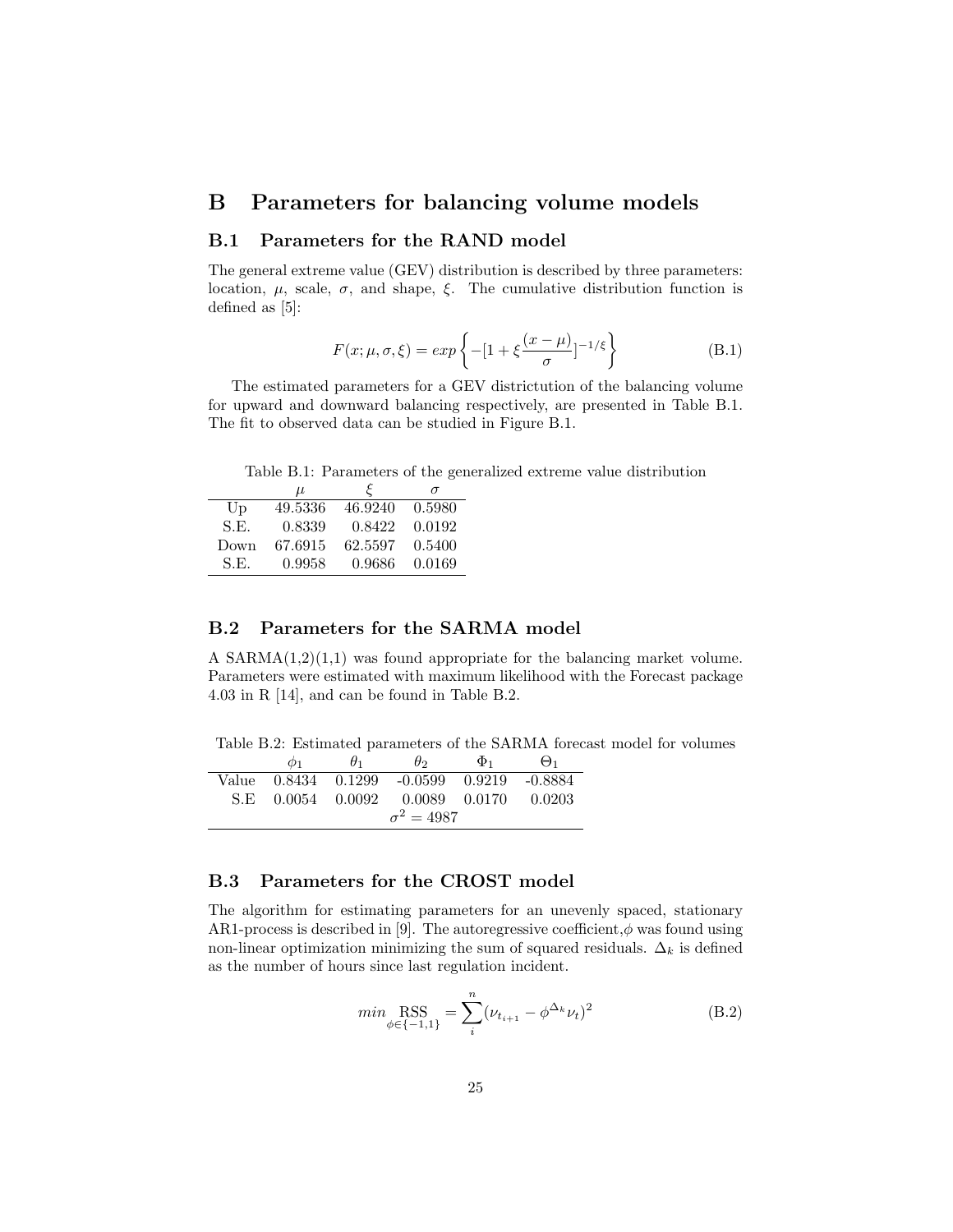With standard time series methods, estimated variance will typically be biased. To avoid this residuals can be scaled with the time between arrivals. In this way, we can make sure that a large difference in volume between balancing events in two subsequent time steps will contribute more to variance than the same difference between two subsequent events further spaced apart in time. Estimation of the standard error,  $\sigma$ , is described in [9], section 4.1.

The simulation was done in the following way: First the arrival state was determined by drawing an arrival with probability  $1/p_t$ . Next, in time steps with arrivals, the volume was forecasted using (B.3) where k is the last time step with an observation and  $\Delta_k = t - k$ .

$$
\nu_t = \phi^{\Delta_k} \nu_{t-k} \tag{B.3}
$$

A random error was added to the forecast, cf (B.4). The error was drawn from a normal distribution with variance scaled with the time since last observation.

$$
\epsilon_t = \mathcal{N}(0, \sigma_{\Delta_k}^2) \tag{B.4}
$$

where

$$
\sigma_{\Delta_k}^2 = sigma^2 \frac{1 - \phi^{2\Delta_k}}{1 - \phi^2}
$$
\n(B.5)

The estimated parameters were:  $\phi$ =0.872 and  $\sigma$ =86.51.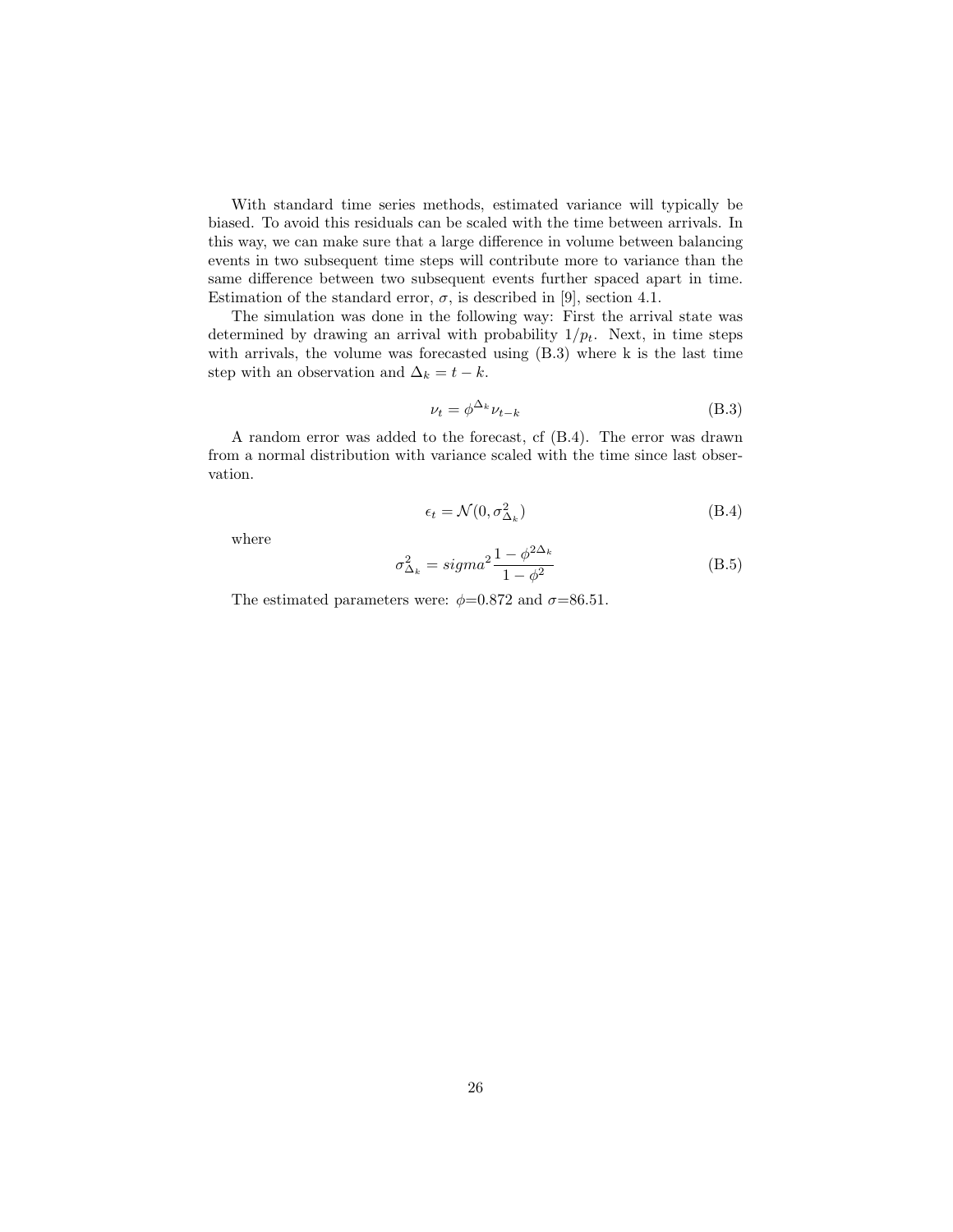

Figure B.1: Histogram of balancing volumes up(upper) and down (lower) together with the GEV probability density function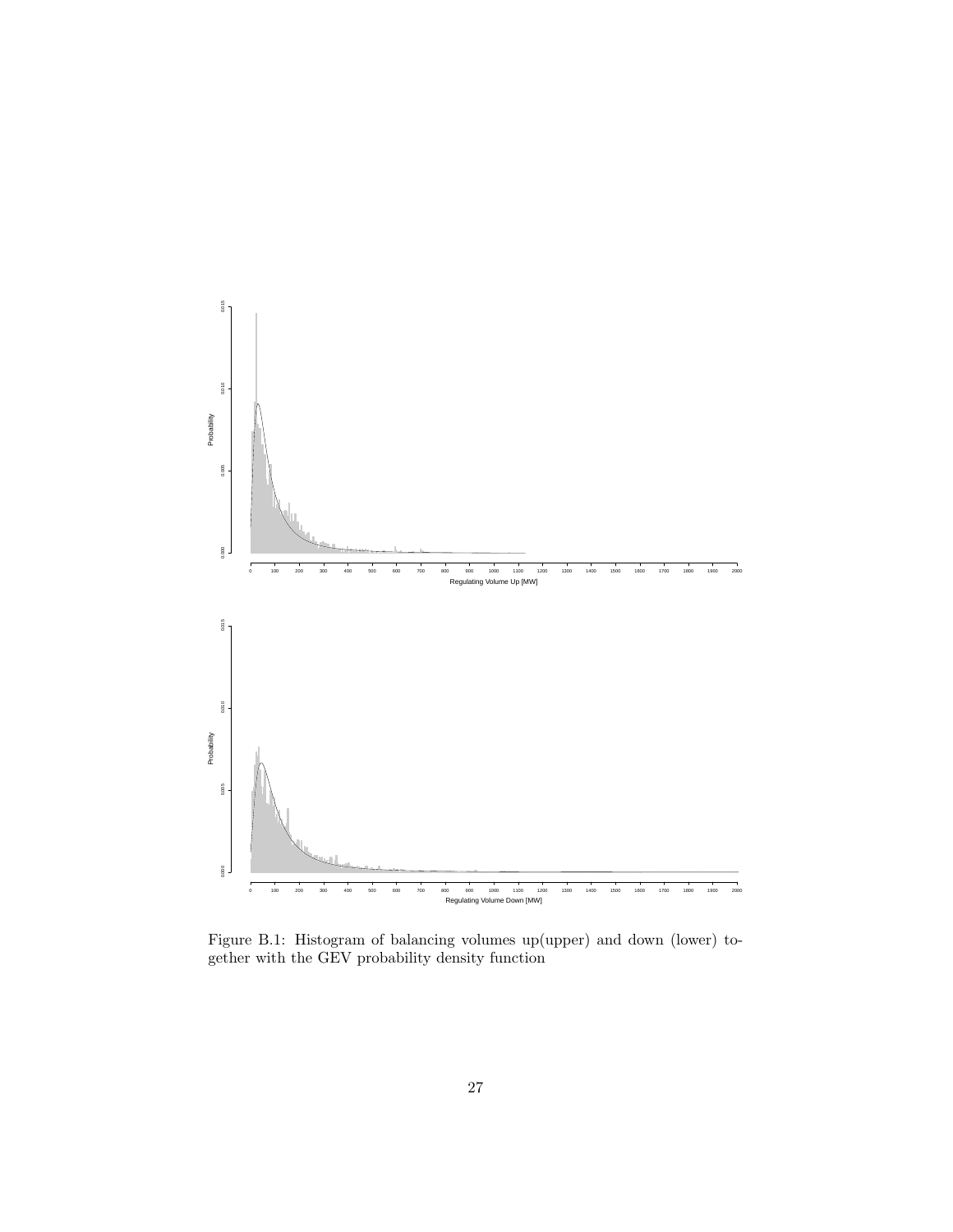# C Parameters for balancing market price premium models

### C.1 Parameters for the ARMA model

An ARMA(1,1) model was deemed appropriate for balancing market price premium. Parameters were estimated with maximum likelihood with the Forecast package 4.03 in R [14], and can be found in Table C.1.

Table C.1: Estimated parameters of the ARMA model for balancing market price premium

|          | Ф1     | $\theta_1$              |
|----------|--------|-------------------------|
| Estimate | 0.6436 | 0.2999                  |
| S.E      | 0.0066 | 0.0084                  |
|          |        | $\hat{\sigma}^2$ : 2902 |

### C.2 Parameters for the ARX model

The general ARX model (cf  $(3)$ , was operationalized as in  $(C.1)$ , and estimated by using ordinary least squares. The estimated parameters can be found in Table C.2.

$$
\rho_t^{BM} = \phi \rho_{t-1}^{BM} + \beta_1 \rho_t^{spot} - \beta_2 \rho_{t-1}^{spot} + \epsilon_t
$$
\n(C.1)

A well specified model implies that  $\hat{\beta}_2$  is approximately equal to  $-\hat{\phi} * \hat{\beta}_1$ , which is confirmed by the estimates in Table C.2.

|  | Table C.2: Estimated parameteres for the ARX-model |  |  |
|--|----------------------------------------------------|--|--|
|  |                                                    |  |  |

| Estimate                               | 0.764 | 0.894 | $-0.658$ |  |
|----------------------------------------|-------|-------|----------|--|
| S.E                                    | 0.004 | 0.017 | 0.017    |  |
| $\overline{\hat{\sigma}^2}$ : 3048.144 |       |       |          |  |

## C.3 Parameters for the ARM model

To ensure that the forecasts for up- and down were legal - i.e. that they were higher and lower, respectively, that the day-ahead market price, the balancing market premium was log-transformed. A description of the process estimated is found in (C.2), where  $\phi$  and  $\theta$  are the AR- and MA polynominals of order p and q, respectively, L is the backshift operator,  $\delta$  is the balancing market price premium (i.e. the difference to the day-ahead market price),  $\mu$  is the balancing market premium average,  $\epsilon$  is the innovation and  $\varepsilon$  is a positive increment (0.001) added in order to be able to log-transform 0-observations.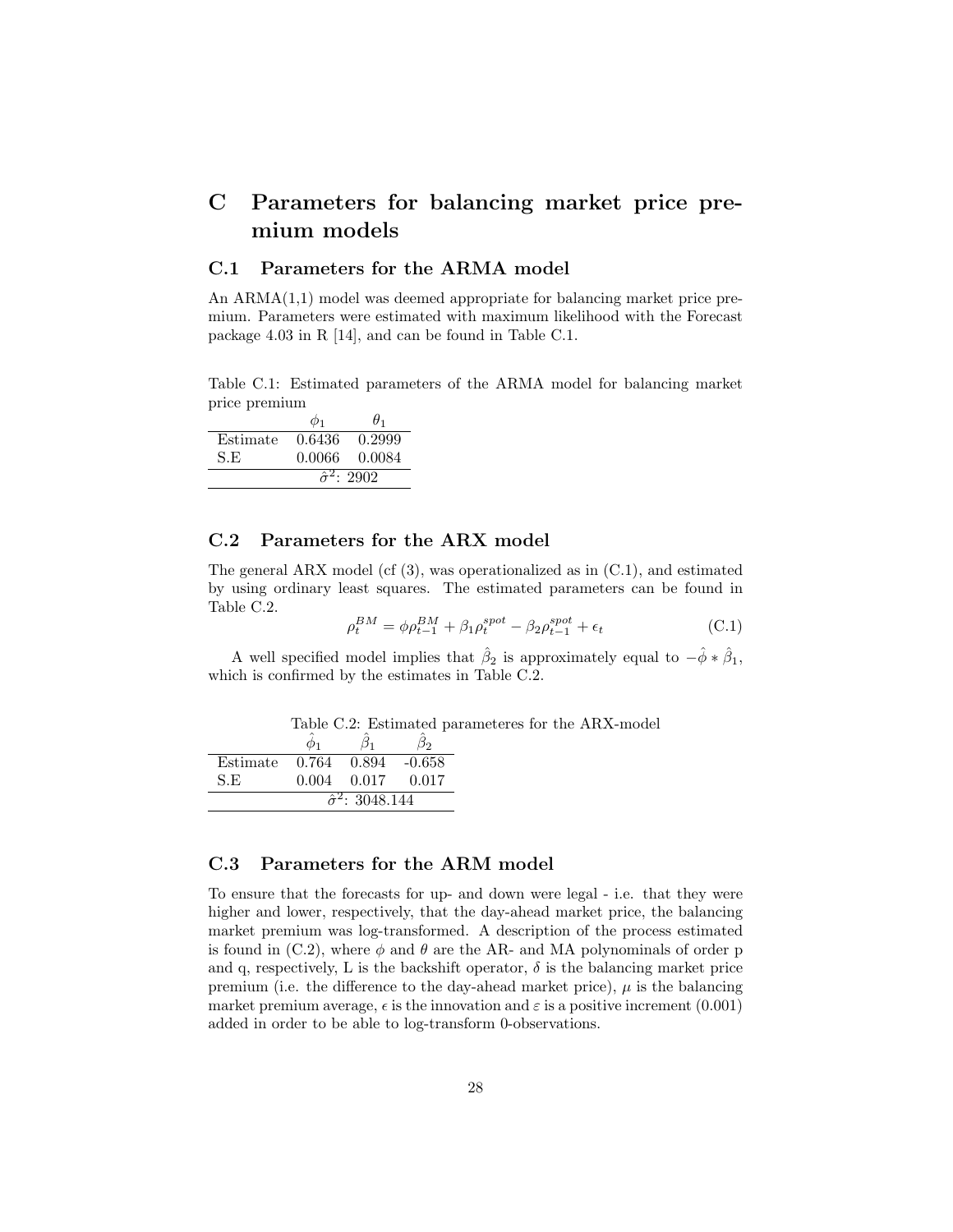$$
\phi^{j}(L)log(\delta_{t}^{j} + \varepsilon) - log(\mu^{j}) = \theta^{j}(L)log(\epsilon_{t}^{j}) \quad \forall j = \text{up,down}
$$
 (C.2)

For the process of upward balancing, an  $ARMA(1,1)$  model was found to fit the structure of the autocovariance function. The autoregressive coefficient, $\phi$ , was found by minimizing the sum of squares between the the sample and model autocovariances:

$$
\min_{\phi} z = \sum_{l=2}^{10} \phi^{l-1} \gamma(1)
$$
 (C.3)

where  $\gamma(1)$  is the autocovariance at lag 1, and  $\phi$  is the autoregressive coefficient. An autoregressive model was fitted to the data, and the original data subtracted, to create a residual moving average (MA) process. The variance and the coefficient of the moving average process were estimated using the innovations algorithm [2]. The MA-coefficients for lag 2-4 were slightly significant, however, we opted for the simpler structure of an ARMA $(1,1)$  model.

For the process of downward balancing,  $AR(1)$  and  $ARMA(1,1)$  processes were rejected since they showed a bad match with the sample ACVF. The parameters of a  $ARMA(2,1)$  process was estimated by the innovations algorithm [2].

The parameters of the two processes can be found in table C.3.

Table C.3: Estimated parameters of the continuous price difference series.

 $\hat{\phi}_1$   $\hat{\phi}_2$   $\hat{\theta}_1$ up 0.802 - 0.171  $\hat{\sigma}^2 = 0.236$ down 0.660 -0.084 -0.030  $\hat{\sigma}^2 = 0.142$ 

#### C.4 Parameters for the EXO model

Logarithmic transformation of data compresses the variance and therefore generally yields better fit, which was also true for the EXO model. Regression was therefore performed on log transformed data. Separate models were built for up- and down regulation, and for both directions, a three factor model with balancing volume, day-ahead market price and production level in the day-ahead market (as specified in  $(C.4)$ )were most informative. For upward balancing, the intercept was not significant, and therefore dropped, whereas for downward balancing an intercept was needed.

$$
log(\delta^{j}) = \alpha^{j} + \beta_{1}^{j} log(\nu^{j}) + \beta_{2}^{j} log(production) + \beta_{3}^{j} * log(\rho^{spot})
$$
  

$$
\forall j = up, down; \alpha^{up} = 0 \quad (C.4)
$$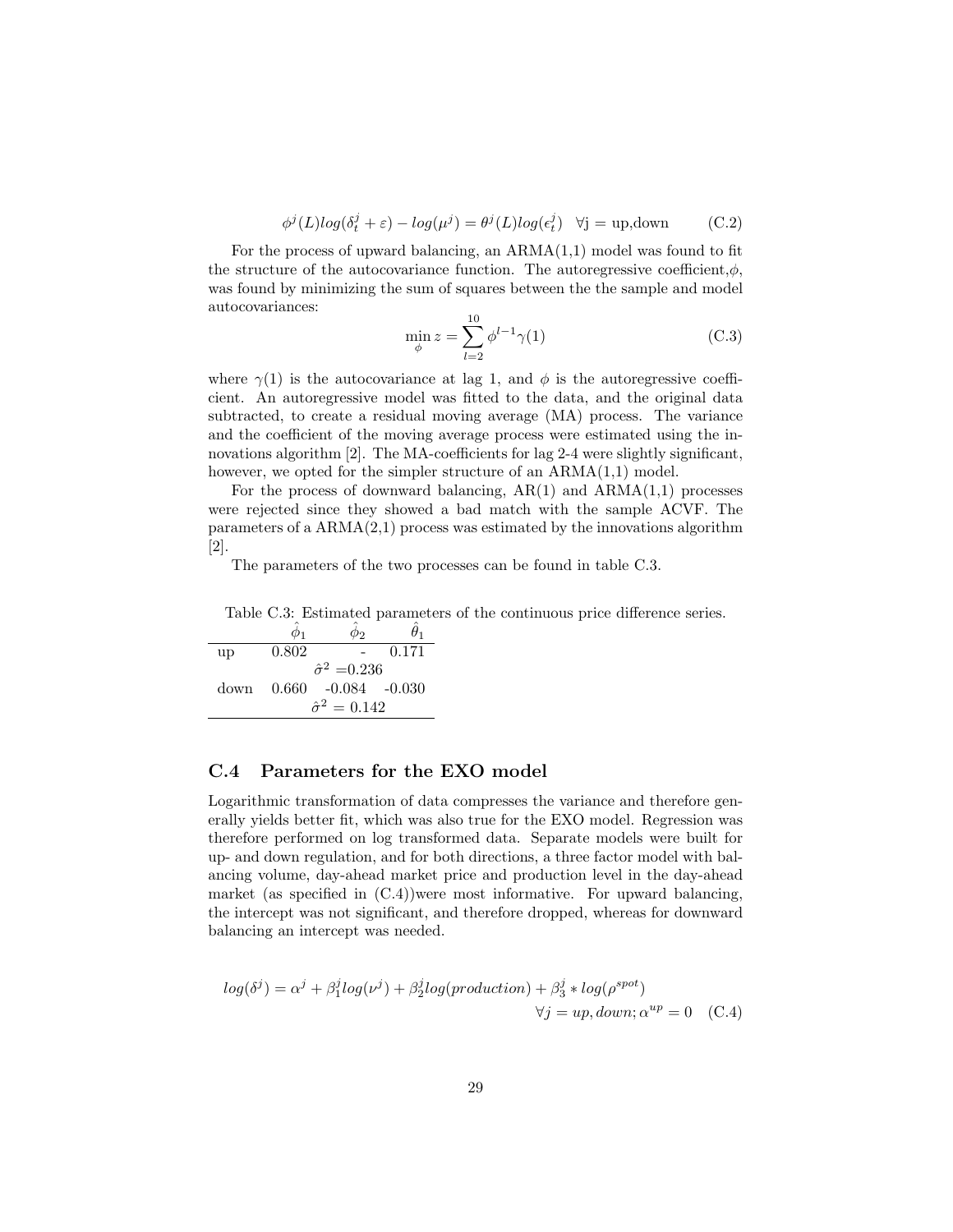| Both models were estimated using a data set where outliers were removed.       |
|--------------------------------------------------------------------------------|
| An outlier was defined as the median $+3$ times the interquantile range. Since |
| data sets were split in up and downward balancing, only onesided removal of    |
| outliers was performed. Estimated parameters can be found in table C.4         |

Table C.4: Estimated parameteres for up- and down regulation

|      | $\alpha^j$ |        |                     |        |
|------|------------|--------|---------------------|--------|
| Up   |            | 0.2450 | 0.1728              | 0.2300 |
| S.E  |            | 0.0784 | 0.0077              | 0.0015 |
|      |            |        | $\sigma^2 = 0.7458$ |        |
| Down | 4.4428     |        | $0.1874 - 0.2301$   | 0.1189 |
| S.E  | 0.1110     | 0.0052 | 0.0109              | 0.0113 |
|      |            |        | $\sigma^2 = 0.6395$ |        |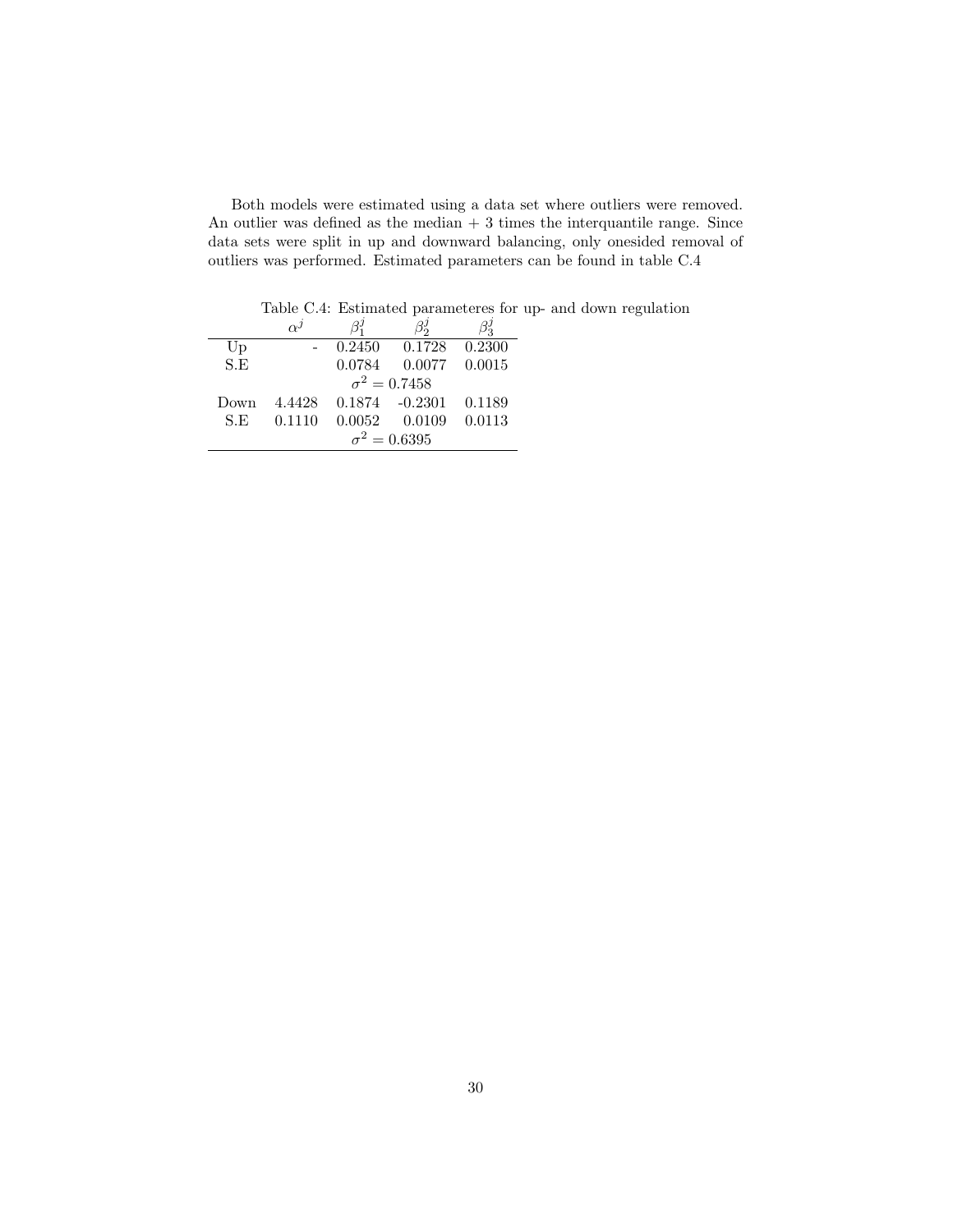### References

- [1] Trine Krogh Boomsma, Nina Juul, and Stein-Erik Fleten. Bidding in sequential electricity markets: The Nordic case. Stochastic Programming E-Print Series-(SPEPS), 2013.
- [2] Peter J. Brockwell and Richard A Davis. Introduction to Time Series and Forecasting. Springer, 2 edition, 2002.
- [3] Magnus Olsson Brolin and Lennart Söder. Modeling Swedish real-time balancing power prices using nonlinear time series models. In IEEE 11th International Conference on Probabilistic Methods Applied to Power Systems, pages 358–363, 2010.
- [4] Peter F Christoffersen. Evaluating interval forecasts. International Economic Review, 39(4):841–862, November 1998.
- [5] Stuart Coles. An Introduction to Statistical Modeling of Extreme Values. Springer Series in Statistics. Springer, 2001.
- [6] Antonio J. Conejo, Javier Contreras, Rosa Espìnola, and Miguel Plazas. Forecasting electricity prices for a day-ahead pool-based electric energy market. International Journal of Forecasting, 21:435–462, 2005.
- [7] J.D Croston. Forecasting and stock control for intermittent demands. Operational Research Quarterly, 23(3):289–303, 1972.
- [8] ENTSO-E. Operational reserve ad hoc team report final version. Technical report, 2012. URL http://www.eprg.group.cam.ac.uk/wp-content/ uploads/2008/11/eprg0711.pdf.
- [9] Emre Erdogan, Sheng Ma, Alina Beygelzimer, and Irina Rish. Statistical models for unequally spaced time series. In Proceedings of the 2005 SIAM International Conference on Data Mining, 2005.
- [10] European Wind Energy Association. Wind in power: 2012 European statistics. 2012. URL http://www.ewea.org/fileadmin/files/library/ publications/statistics/Wind\_in\_power\_annual\_statistics\_2012. pdf.
- [11] Stein-Erik Fleten and Erling Pettersen. Constructing bidding curves for a price-taking retailer in the Norwegian electricity market. IEEE Transactions on Power Systems, 20(2):701–708, 2005.
- [12] Jean Michel Glachant and Marcello Saguan. An institutional frame to compare alternative market designs in EU electricity balancing. Technical Report EPRG 0711, Electricity Policy Research Group, University of Cambrigde, 2007.